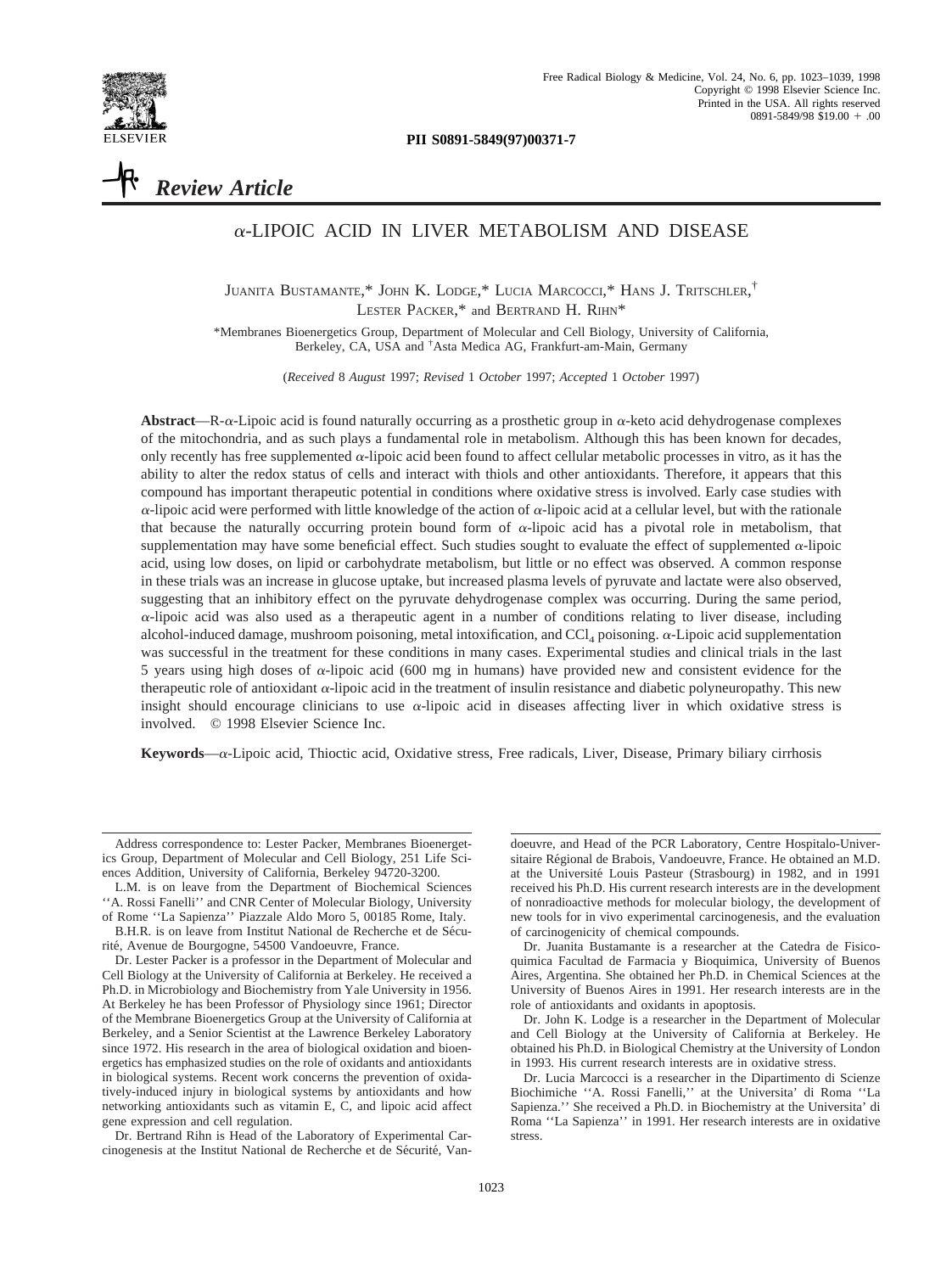#### **INTRODUCTION**

 $\alpha$ -Lipoic acid, a disulphide derivative of octanoic acid, has been known for decades to be a crucial prosthetic group of various cellular enzymatic complexes. Recently,  $\alpha$ -lipoic acid has been characterized as an efficient antioxidant. It has been proposed to be a potential therapeutic agent in the treatment or prevention of different pathologies that may be related to an imbalance of the oxidoreductive cellular status. This occurs in the case of neurodegeneration, ischemia–reperfusion, polyneuropathy, diabetes, AIDS, and hepatic disorder status (see Packer et al.<sup>1</sup>).

Although various studies on experimental models, as well as on clinical trials, suggest a beneficial effect of  $\alpha$ -lipoic acid in the treatment of neurodegenerative conditions, AIDS, and diabetes, the efficacy of  $\alpha$ -lipoic acid in hepatic and hepatic-associated diseases is controversial.

To critically evaluate the potential effectiveness of  $\alpha$ -lipoic acid in hepatic and hepatic-associated diseases, we will discuss information obtained from in vitro or in vivo experimental models on the role of endogenous or administered  $\alpha$ -lipoic acid on physiological functions of cells, and review the available reports on its efficacy as a therapeutic agent when used in clinical trials.

### **UPTAKE, METABOLISM, AND DEGRADATION OF ALPHA-LIPOIC ACID**

Various studies on the distribution of radioactivity in rat tissues after intraperitoneal or oral administration of *dl*- [ $^{14}$ C]- or [ $^{35}$ S]-lipoic acid led to the observation that  $\alpha$ -lipoic acid is rapidly absorbed in the gut, taken up into various tissues where it is metabolically altered, and then excreted. After supplementation with  $\alpha$ -lipoic acid for 5 weeks, free  $\alpha$ -lipoic acid was found in various tissues, the highest being the heart.<sup>2</sup> When given to cells in vitro,  $\alpha$ -lipoic acid is rapidly taken up by the cells and reduced to dihydrolipoic acid, which is released by the cell. A detailed study of the uptake of  $\alpha$ -lipoic acid in hepatocytes was carried out by Peinado et al.<sup>3</sup> The biliary excretion of [ ${}^{35}$ S]-compounds after administration of [ ${}^{35}$ S]- $\alpha$ -lipoic acid showed that lipoate is transported into the hepatocyte, and not merely bound to the hepatocyte membrane. Thin-layer chromatography analysis showed that these compounds consist mainly of metabolic products not identical to lipoate. The hepatic uptake of  $\alpha$ -lipoic acid, and the excretion of  $\int^{35}S$ ] compounds into the bile, were found to be simultaneously suppressed by the presence of medium chain fatty acids (octanoate), which suggests that lipoate and medium chain fatty acids are transported via the same translocater.<sup>3</sup> The lipoate uptake followed kinetics with saturable and

nonsaturable components. The saturable component showed a  $K<sub>m</sub>$  of 38 mM and predominates at concentrations below 75 mM. The authors suggested that hepatic lipoate uptake is carrier mediated at low concentrations, while at higher concentrations diffusion can become a major uptake pathway. The physiological concentration in the blood (80  $\pm$  17 nM), is well below the  $K<sub>m</sub>$  value;<sup>4</sup> therefore, normal cellular uptake would be via the transport mechanism.

Urinary excretion is maximal 3–6 h after administration of  $\alpha$ -lipoic acid, suggesting that the clearance of lipoate metabolites from the rat is even faster than indicated in many studies.<sup>5–7</sup> It has been reported that approximately 45% of the radioactivity administered with isotopically labeled  $\alpha$ -lipoic acid is excreted in the urine during the first 24 h, and only 3% is excreted in the feces.6 In any case, several studies on its metabolism in humans and rats have shown that very little administered  $\alpha$ -lipoic acid is excreted in the unaltered form.<sup>5–8</sup> After 4 h of intraperitoneal or oral administration of  $dl-[$ <sup>14</sup>C]lipoic acid, the highest amount of radioactivity was observed in the liver, but 24 h later, radioactivity was found in the skeletal muscle.<sup>6</sup> Other studies showed that after 5 to 200 mM  $\left[\right]$ <sup>35</sup>S]-lipoate infusion into the liver, about 7 mmol/g liver of lipoate or lipoate metabolites were found.3 This demonstrates that the liver has a high capacity for uptake and accumulation of these compounds, in accordance with the in vivo studies. It has been demonstrated that catabolic pathways involved in lipoate metabolism are largely through  $\beta$ -oxidation of the valeric acid side chain, but the carbon skeleton of the dithioline ring portion is much more resistant to alteration.<sup>7</sup> Such metabolites include the short chain analogues bisnorlipoate and tetranorlipoate, which were found at 0.5 and 0.7% of the injected radioactivity. A hydroxy derivative of  $\beta$ -hydroxybisnorlipoate was also found and represented 4.9% of the injected radioactivity. Such low levels of metabolites suggests that the fate of the majority of supplemented  $\alpha$ -lipoic acid is in the unaltered form. Other metabolites have also been suggested, because unknown compounds were found to react with dinitrophenylhydrazine, implying the presence of carbonyl groups.

## **ROLE OF ALPHA-LIPOIC ACID ON PHYSIOLOGICAL FUNCTIONS OF EUKARYOTIC CELLS**

The unique physico-chemical properties of  $\alpha$ -lipoic acid make it a powerful and reactive biological molecule, chosen by evolution to carry out biochemical reactions crucial for oxidative metabolism, and shown by researchers to modulate various cellular functions (Fig. 1).

A strain on the oxidized dithiolane ring cyclic structure of  $\alpha$ -lipoic acid (3 to 6 kcal/mol) gives the molecule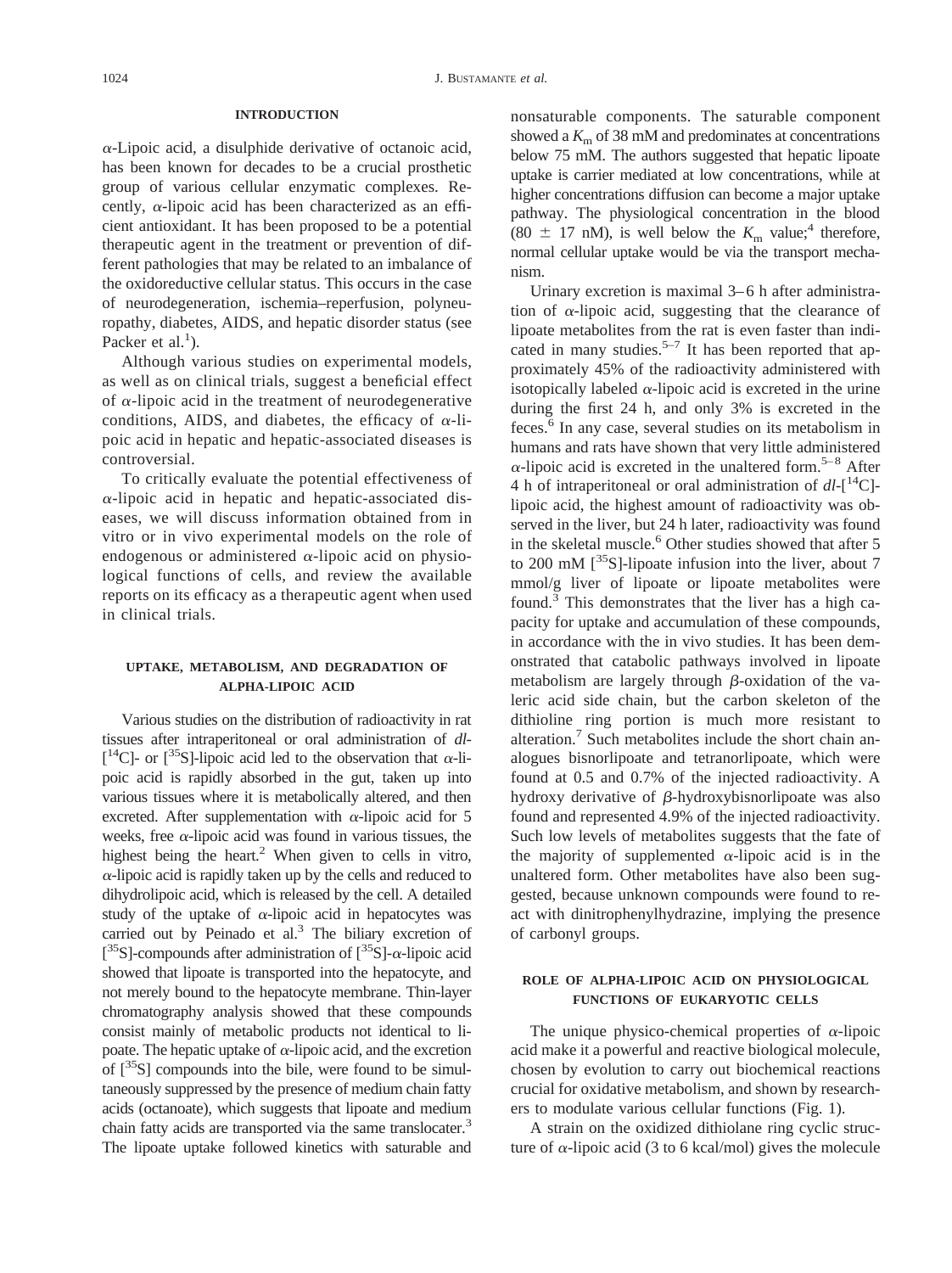Enzymes of Cell Metabolism that Reduce Lipoic Acid



Fig. 1. The intracellular fate of protein-bound andexogenously supplemented  $\alpha$ -lipoic. Naturally occurring  $\alpha$ -lipoic acid, present in the five mitochondrial proteins as described, is interconvertable with the reduced form DHLA by the enzyme  $E_3$ , which requires NADH/NAD<sup>+</sup>. Supplemented  $\alpha$ -lipoic acid enters the cell and is reduced by the cytosolic enzymes glutathione reductase and thioredoxin reductase at the expense of NADH, and also the mitochondrial enzyme  $E_3$ . The activities of each enzyme is dependent upon the form of lipoic acid and the tissue (courtesy of Dr. Mulchand S. Patel and Dr. Lester Packer).

a high tendency for reduction according to environmental conditions. On the other hand, the low negative redox potential ( $E_0' = -0.29$  V) makes the lipoic acid/dihydrolipoic acid couple a strong reductant. Similar to other vicinal thiols, dihydrolipoic acid (which has a high pK value for the —SH, around 10.7) is more easily oxidized in comparison with monothiols, leading to high activity in  $-SH/S-S-$  interchange reactions.<sup>9</sup> Furthermore, both  $\alpha$ -lipoic acid and dihydrolipoic acid have high hydrophobicity, which allow them to permeate biological membranes at a high rate.

Described below are the biological properties of  $\alpha$ -li-

poic acid as a prosthetic group bound to proteins and as a free molecule administered to cellular systems under in vitro or in vivo conditions.

#### *Protein-bound* <sup>a</sup>*-lipoic acid*

 $\alpha$ -Lipoic acid is present as a cofactor in  $\alpha$ -keto-acid dehydrogenases and in the glycine cleavage system. These enzyme complexes are involved in the metabolic pathways of pyruvate oxidation, the citric acid cycle, and amino acid degradation and biosynthesis.

<sup>a</sup>*-Keto acid dehydrogenase complexes*. The <sup>a</sup>-keto acid dehydrogenase complexes, i.e., the pyruvate dehydrogenase complex (PDC), the  $\alpha$ -ketoglutarate dehydrogenase complex ( $\alpha$ -KGDC), and the branched chain  $\alpha$ -ketoacid dehydrogenase complex (BCKADC) constitute an almost ubiquitous family of enzymes (see Patel et al.<sup>10</sup> for a review). They are located in the mitochondrial matrix, associated with the inner membrane, and catalyze the oxidative decarboxylation of various  $\alpha$ -keto-acid substrates (pyruvate,  $\alpha$ -keto-glutarate and the short branched-chain  $\alpha$ -keto-acids produced by transamination of leucine, isoleucine, and valine) to the corresponding acyl-CoA forms (acetyl-CoA, succinyl-CoA, and isovaleryl-CoA, respectively, Table 1) forming NADH.

The complexes share structural similarities being composed of multiple copies of three enzymes: the  $\alpha$ -keto dehydrogenase component or E<sub>1</sub> (pyruvate, 2-oxoglutarate or 2-oxo-isovalerate dehydrogenase), the dihydrolipoyl acyltransferase component or  $E_2$ , and the dihydrolipoyl dehydrogenase component or  $E_3$ , which is an enzyme common to all complexes.

| Enzyme                                                                        | Substrate                                        | Product                                | <b>Lysine Position</b><br>(Accession)<br>Number) | Moiety-Bound<br>to Lysine |
|-------------------------------------------------------------------------------|--------------------------------------------------|----------------------------------------|--------------------------------------------------|---------------------------|
| E <sub>2</sub> component of pyruvate dehydrogenase (human)                    | pyruvate                                         | acetyl-CoA                             | $K \neq 100$<br>(P10515)                         | lipoyl                    |
| E <sub>2</sub> component of α-ketoglutarate dehydrogenase (human)             | $\alpha$ -ketoglutarate                          | succinyl-CoA                           | K#110<br>(P36957)                                | lipoyl                    |
| $E_2$ component of branched chain $\alpha$ -ketoacid dehydrogenase<br>(human) | leucine.<br>isoleucine<br>and valine<br>oxoacids | isovaleryl-CoA                         | $K \neq 105$<br>(P11182)                         | lipoyl                    |
| $E_3$ binding protein (protein X, human)                                      | E <sub>3</sub>                                   | supramolecular complex                 | K # 97                                           | lipoyl                    |
| Glycine cleavage system (H protein, human)                                    | glycine                                          | $CO2$ and NH <sub>4</sub> <sup>+</sup> | $K \# 107$<br>(P23434)                           | lipoyl                    |
| $\alpha$ -Propionyl-CoA <sup>a</sup> carboxylase (rat)                        | propionyl-CoA                                    | $(D,L)$ -methyl-malonyl-CoA            | K # 668<br>(P05165)                              | biotinyl                  |

Table 1. Enzymes with Lipoyl or Biotinyl-Bounded Lysine

# As defined in the SWISS-PROT database.

<sup>&</sup>lt;sup>a</sup> Interestingly a G-X<sub>15</sub>-K-X<sub>10</sub>-G structural motif is highly conserved in various mitochondrial enzymes such as  $\alpha$ -propionyl-CoA carboxylase, pyruvate carboxylase, acetyl-CoA carboxylase, methyl crotonyl-CoA carboxylase, and the  $E_2$  component of the branched chain  $\alpha$ -ketoacid dehydrogenase complex.<sup>11</sup> These enzymes share the common property to possess a biotinylated or a lipoylated lysine residue, respectively, which play a central role for enzyme activity.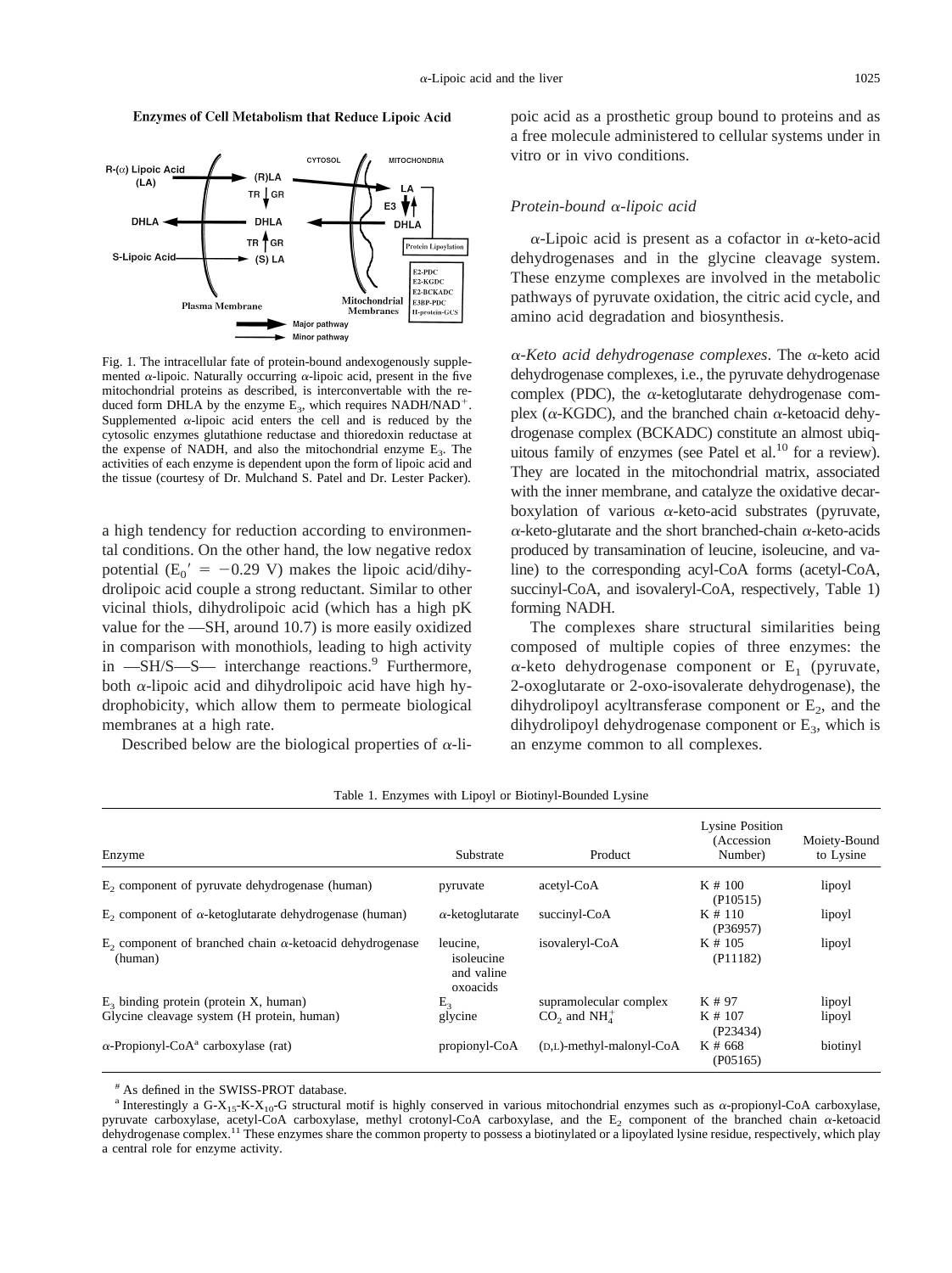In each complex the  $E<sub>2</sub>$  component plays a crucial functional and structural role. Multiple copies of  $E_2$ constitute the structural core of the complex to which multiple copies of the  $E_1$  and  $E_3$  components are bound in a peripheral position tighly but noncovalently. Each  $E_2$ protein chain has a pronounced domain and linker structure. Three domains may be identified that are connected by flexible linker regions: (1) the *C*-terminal inner core housing the active site responsible for the acyltransferase activity; (2) the peripheral subunit binding domain responsible, at least in part, for binding  $E_1$  and  $E_3$  together; and (3) the *N*-terminal domain containing the lipoyl group(s).

The lipoyl domains, whose number depends on the species, contain the  $\alpha$ -lipoic acid attached in an amide linkage to the <sup>e</sup>-amino group of a lysine residue and this acts as a ''swinging arm'' ferrying the substrate between the active sites of the complex. In the enzymatic catalysis,  $E_1$ , which has thiamine pyrophosphate (TPP) as a prosthetic group, catalyzes first the decarboxylation of the keto-acid to form hydroxyethyl-TPP. Then the  $E_2$ catalyses the reductive acetylation of  $\alpha$ -lipoic acid. The lipoyl group of  $E_2$  receives the acylated TPP from  $E_1$  and transfers this group to coenzyme A forming acetylcoenzyme A. During this process, lipoamide is reduced to dihydrolipoamide.  $E_3$  (dihydrolipoyl dehydrogenase) restores the catalytic activity by oxidizing this back to lipoamide through the reduction of  $NAD<sup>+</sup>$  to NADH.

In the PDC, the structure of the  $E<sub>2</sub>$  core is further complicated by the presence of an additional protein designed protein X or  $E_3BP$ . This protein is similar to  $E_2$ and also contains a lipoyl domain, a peripheral subunitbinding domain, and a *C*-terminal domain which, however, does not have acetyltransferase activity. Protein X is required for the proper association of the  $E_3$  component in yeast and mammalian PDC, and its lipoyl group can also participate in the catalytic reaction.

The relative activities of two enzymes (PDC kinase and PDC phosphatase) control PDC activity via a phosphorylation/dephosphorylation cycle. The  $E<sub>2</sub>$  component has been reported to be crucial for such regulation. In bovine PDC, it was demonstrated that the PD kinase binds to the  $E<sub>2</sub>$  lipoyl domain region, and that selective removal of the lipoyl prosthetic group leads to dissociation of the kinase.

*Glycine cleavage system (GCS)*. The glycine cleavage system is a multienzyme complex that is located only in the hepatic mitochondrial matrix and catalyzes the oxidation of glycine to carbon dioxide and ammonia, forming NADH and  $(N^5, N^{10})$ -methylenetetrahydrofolate. The complex consists of four proteins termed P-, T-, L-, and H-protein.  $\alpha$ -Lipoic acid is covalently attached to a lysine in the H-protein (Table 1). During the enzymatic

catalysis, P-protein, a pyridoxal phosphate-dependent decarboxylase, catalyzes the release of carbon dioxide from glycine and transfers the methylamine moiety to the lipoyl prosthetic group of H-protein. The  $\alpha$ -lipoic acid group is reduced during the transfer. T-protein catalyzes the formation of ammonia and the transfer of one-carbon group from the lipoyl residue of H-protein to tetrahydrofolate. L-protein is a lipoamide dehydrogenase that catalyzes the oxidation of the dihydrolipoyl residue of Hprotein and the reduction of NAD<sup>+</sup>. Thus, the  $\alpha$ -lipoic acid prosthetic group of the H-protein interacts with the active sites of three different enzymes in a similar manner as was found in the  $\alpha$ -keto-acid dehydrogenase complexes (KADC).

#### *Free* <sup>a</sup>*-lipoic acid*

Evidence is accumulating that free  $\alpha$ -lipoic acid can act at various levels in biochemical pathways. Interaction of  $\alpha$ -lipoic acid with various protein systems has been analyzed, and  $\alpha$ -lipoic acid has been observed to be a substrate, an inhibitor, or an effector.

 $\alpha$ -Lipoic acid as an enzyme substrate. Both the E<sub>2</sub> and E<sub>3</sub> components of the KADC have been reported to use free  $\alpha$ -lipoic acid as a substrate.<sup>12</sup> In particular, E<sub>3</sub> has been observed to catalyze the reduction of  $\alpha$ -lipoic acid to dihydrolipoic acid at the expense of NADH. This reduction is at a rate slower than that of the reverse reaction, and with a marked stereospecificity for the naturally occurring R-enantiomer.<sup>13</sup> In the absence of NAD<sup>+</sup>, however, the  $E_3$  component can use free  $\alpha$ -lipoic acid as the terminal acceptor of electrons, and catalyze the oxidation of dihydrolipoic acid bound to the  $E_2$  component with concomitant production of free  $\alpha$ -lipoic acid.<sup>14</sup>

An effect of free  $\alpha$ -lipoic acid on the enzyme activity of the glycine cleavage system has also been reported.<sup>15</sup> Free  $\alpha$ -lipoic acid was able to replace the entire Hprotein of this complex as an acceptor of the methylamine carbanion (the intermediate that is formed during the conversion of glycine to  $CO_2$ , NH<sub>4</sub>, and N<sup>5</sup>, N<sup>10</sup>methylenetetrahydrofolic acid) although with an efficacy 1000-fold lower than that of H-protein containing  $\alpha$ -lipoic acid as a prosthetic group.

It has also been observed that serine hydroxymethyltransferase, the enzyme responsible for the transformation of a large number of amino acids to glycine, can catalyze in the presence of free  $\alpha$ -lipoic acid, the direct decarboxylation of glycine with subsequent formation of methylamine-lipoate.<sup>16</sup>  $\alpha$ -Lipoic acid has been reported to be a substrate for a lipoamide dehydrogenase detected in human serum. In this case, the efficacy of  $\alpha$ -lipoic acid as substrate was eightfold lower than that of lipoamide.<sup>17</sup>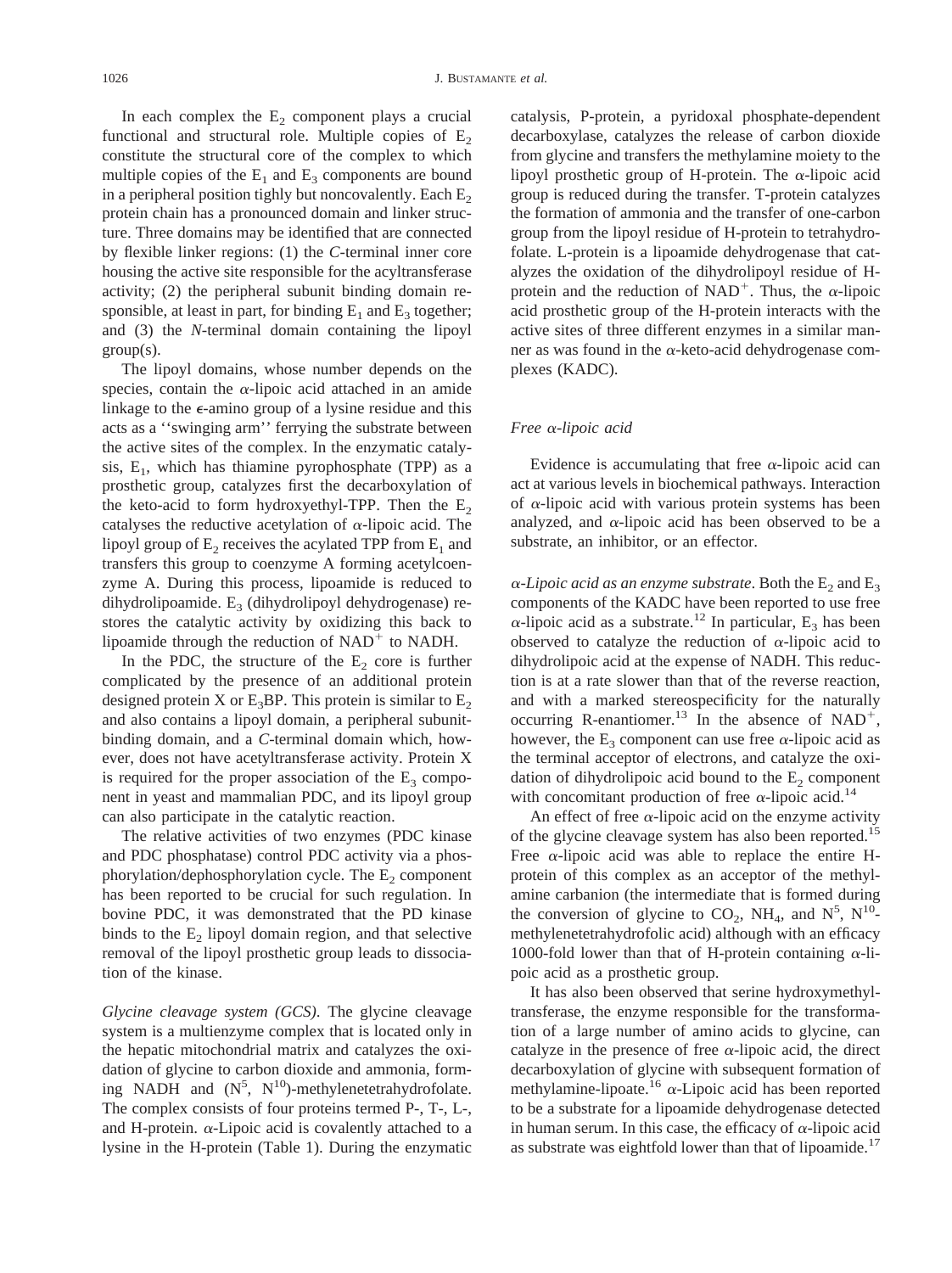The ability of the  $\alpha$ -lipoic/dihydrolipoic couple to act as hydrogen donors in the reaction catalyzed by Se– peroxidase has also been studied.18 In the presence of  $H<sub>2</sub>O<sub>2</sub>$  as a substrate, dihydrolipoic acid reduced the active site of glutathione peroxidase and of hydroperoxide glutathione peroxidase. The efficacy of dihydrolipoic acid was far lower than that of the natural substrate GSH (11 and 15% of the activity observed with GSH as electron donor substrate for glutathione peroxidase and for hydroperoxide glutathione peroxidase, respectively). On the other hand,  $\alpha$ -lipoic acid in millimolar concentrations was observed to inhibit both hydroperoxide glutathione peroxidase or glutathione peroxidase activity, with 10-fold more efficiency for hydroperoxide glutathione peroxidase than for glutathione peroxidase. However, due to the high cellular concentration of GSH (which is near 10 mM in hepatocytes), an interference of supplemented  $\alpha$ -lipoic acid in the cellular function of glutathione peroxidase system was excluded by the authors.

Glutathione reductase was also reported to use  $\alpha$ -lipoic acid as a substrate,<sup>19</sup> leading to a NADPH-dependent formation of dihydrolipoic acid. For glutathione reductase, purified from bovine intestinal gut or human erythrocytes, a higher kinetic efficiency towards the Sstereoisomer occurred; however, for the yeast enzyme a similar rate of oxidation of  $\alpha$ -lipoic acid was measured.<sup>19</sup>

Recently, it was found that thioredoxin reductase from calf thymus, calf liver, human placenta, and rat liver can efficiently reduce  $\alpha$ -lipoic acid in a NADPHdependent reaction.20 Thioredoxin reductase was found to be 2.5 times faster in reducing  $\alpha$ -lipoic acid with NADPH than in catalyzing the oxidation of dihydrolipoic acid to  $\alpha$ -lipoic acid.

The activity of the enzymes described above are responsible for the formation of dihydrolipoic acid observed in cells or tissue extracts exposed to free  $\alpha$ -lipoic acid. $2^{1-23}$  The relative contribution of the different enzymes in the cellular reduction of  $\alpha$ -lipoic acid is controversial. It has been reported that the activity of dihydrolipoyl dehydrogenase  $(E_3)$  in the rat liver alone is sufficient for the reduction of 100–150  $\mu$ mol  $\alpha$ -lipoic acid/min/kg body weight. $^{21}$  Indeed, nonglutathione thiols, assumed to be dihydrolipoate, appear rapidly in the effluent of the isolated rat liver perfused with lipoate.<sup>3</sup> On the other hand, data from our laboratory indicates that the pattern of  $\alpha$ -lipoic acid reduction is tissue specific: the liver appears to reduce lipoate to an equal extent by both the cytosolic glutathione reductase and the mitochondrial  $E_3$ , whereas reduction in the heart occurs almost completely by  $E_3$ .<sup>24</sup>

<sup>a</sup>*-Lipoic acid as enzyme inhibitor*. An inhibitory effect of  $\alpha$ -lipoic acid on the activity of various enzymes has

also been observed.  $\alpha$ -Lipoic acid (at a dose ranging between 50 and 150 mg/kg) prevents the conversion of xanthine dehydrogenase to xanthine oxidase in rat intestine homogenates (at a level ranging from 40 to 52%) after 20 min of incubation at 10°C. An inhibition of buttermilk xanthine oxidase activity by 50 and 42% was observed in the presence of 3 mM  $\alpha$ -lipoic acid or dihydrolipoic acid, respectively.<sup>25</sup> However, contrasting results were obtained in our laboratory, where 3 mM dihydrolipoic acid was shown not to have a significant effect on cow milk xanthine oxidase activity.26

The effect of free  $\alpha$ -lipoic acid on catalase activity has also been analyzed. Dihydrolipoic acid (but not  $\alpha$ -lipoic acid) inhibited the in vitro activity of horse liver crystal-pure catalase. $27$  According to the authors, the inhibition of catalase might be responsible for the toxic effect observed in pigeons and rats upon endogenous administration of dihydrolipoic acid or  $\alpha$ -lipoic acid. Both compounds were more toxic in pigeons  $(LD_{50}$  is 80 mg/kg for both  $\alpha$ -lipoic acid and dihydrolipoic acid) than in rats  $(LD_{50}$  is 187 mg/kg and 182 mg/kg for  $\alpha$ -lipoic acid and dihydrolipoic acid, respectively) probably due to the lower blood level of catalase in birds. However, an analysis performed in our laboratory indicated that a 24-h treatment of Jurkat cells with  $\alpha$ -lipoic acid (0.1–2 mM) did not result in any inhibition of the enzymatic activity of catalase (Marcocci, personnal communication).

A contribution of the aldose reductase pathway has been hypothesized in diabetic complications, due to the increase in aldose reductase activity during hyperglycemia.28 However, aldose reductase inhibitors show a beneficial effect on the development of cataract, nephropathy, and neuropathy in experimental diabetic rodents. A dose of 0.5 mM  $\alpha$ -lipoic acid inhibited the hyperglycemia-activated aldose reductase activity observed in rat lens incubated for 20 h in the presence of 100 mM glucose.29 The metal chelation properties of  $\alpha$ -lipoic acid may be responsible for this protection; however, a redox action of  $\alpha$ -lipoic acid on the aldose reductase sulfhydril groups cannot be excluded.<sup>30</sup>

High doses of  $\alpha$ -lipoic acid also has inhibitory effects on the PDC, leading to lactic acidosis. This inhibitory effect was also observed in suicide attempts with doses ranging from 10 to 40 g of  $\alpha$ -lipoic acid. However, 500 to 1000 mg are considered as well-tolerated doses without adverse effect in placebo-controlled studies. $31-33$  It was shown that the absolute bioavailability  $(F_{abc})$  of  $R(+)$  enantiomers was significantly higher compared to the F<sub>abs</sub> of the S(-) enantiomers of  $\alpha$ -lipoic acid in humans.<sup>34</sup>

Recently it has been observed that chronic administration (15.6  $\mu$ mol/kg) of lipoic acid to rats resulted in a  $\sim$ 30% decrease in the activity of the biotin-dependent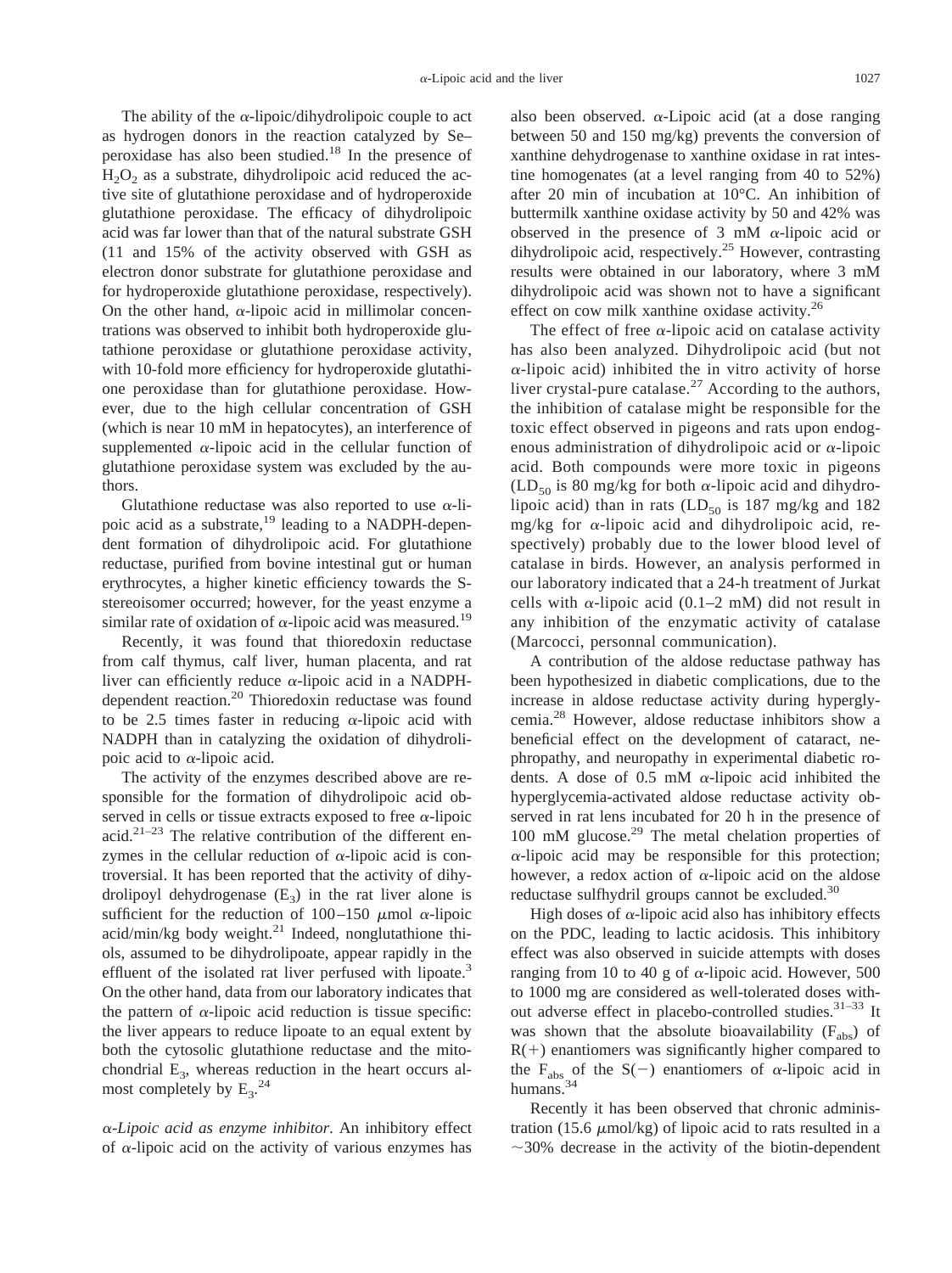enzymes pyruvate carboxylase and  $\beta$ -methylcrotonyl-CoA carboxylase in the liver.<sup>140</sup> The chemical structure of lipoic acid is similar to that of biotin, and the authors suggest that lipoic acid can either displace biotin from its binding site at holocarboxylase synthetase, or compete with biotin for transport across the cell membrane. These findings were only observed in chronic administration, because lipoic acid would not affect biotin-dependent carboxylases once biotin is covalently bound to the enzymes.140 Also, enzyme activities remain normal if biotin is present in the diet; $140$  hence, such enzyme effects would presumably not cause pathology in patients. Such is the case in heterozygote individuals for carboxylase deficiencies that have a 50% decrease in enzyme activity but show no symptoms.<sup>140</sup> Interestingly, biotinidase (the enzyme that cleaves biotinyllysine) can cleave lipoyllysine $141$  (the protein-bound form of lipoic acid), and vice versa with lipoamidase. Such results has led to the suggestion that lipoamidase and biotinidase are, in fact, the same enzyme in plasma.<sup>141</sup>

<sup>a</sup>*-Lipoic acid as protein modifier: redox dependent and redox independent action*. It was reported that dihydrolipoic acid, the structural homologues bis- and tetranor lipoate (with carbon chains being 2 and 4 atoms shorter than lipoate, respectively) and the amide form lipoamide, reduce the disulfide group of purified *Escherischia coli* thioredoxin, $14,35$  thus promoting the disulfide reductase activity of this small protein that is a crucial element in the cellular systems for the regulation of enzyme activities by thiol oxidation-reduction control.36

A dihydrolipoic acid-dependent activation of the oligomycin-sensitive mitochondrial SH-groups in rat heart mitochondria and mitoplasts was observed, concomitantly, with an activation of ATP-synthase and a decrease of ATPase activities.<sup>37</sup> Furthermore, results have been presented suggesting that the oxidation of some vicinal thiols by  $\alpha$ -lipoic acid may underlie the release of  $Ca^{2+}$ from rat liver mitochondria exposed to  $\alpha$ -lipoic acid.<sup>38</sup>  $\alpha$ -Lipoic acid was also reported to modify, via thioldisulfide exchange, the —SH groups of the NADPH– cytochrome P450 reductase thus causing the loss of the enzyme reducing activity.<sup>39,40</sup> A dihydrolipoic acid-dependent reduction of met-hemoglobin to oxy-myoglobin, as well as of ferryl-myoglobin to oxy-myoglobin, was reported in vitro.<sup>41</sup> In the same study,  $\alpha$ -lipoic acid was observed to interact efficiently with ferryl-myoglobin. Depending on the presence of hydrogen peroxide,  $\alpha$ -lipoic acid may either reduce directly the heme iron to form met-myoglobin or may react with a pyrrole ring to form sulfhydryl-myoglobin.

An in vitro effect of  $\alpha$ -lipoic acid on structural modifications induced by glucose on bovine serum albumin  $(BSA)$  and lysozyme, has also been documented.<sup>42</sup> DiTable 2. Summary of the Antioxidant and Metabolic Effects of the <sup>a</sup>-Lipoate/Dihydrolipoate Couple In Vitro

| Action                                          | Effect                                                                      | Reference  |
|-------------------------------------------------|-----------------------------------------------------------------------------|------------|
| Involvement of lipoate                          | OH scavenging                                                               | 50, 51, 52 |
| in scavenging                                   | $O2$ scavenging                                                             | 26, 49     |
| reactive oxygen                                 | ${}^{1}O_{2}$ scavenging                                                    | 70         |
| species                                         | ROO scavenging                                                              | 57         |
|                                                 | HOCl scavenging                                                             | 47, 48     |
|                                                 | metal chelation                                                             | 61, 62     |
| Interactions of lipoate<br>with other           | reduction of GSSG                                                           | 58         |
|                                                 | vitamin C/E recycling                                                       | 52, 56, 57 |
| antioxidants                                    | ubiquinol recycling                                                         | 59         |
|                                                 | thioredoxin reduction                                                       | 71         |
|                                                 | NADH/NADPH                                                                  | 57         |
| Effects of supplemented<br>lipoate on metabolic | increased NAD <sup>+</sup> /NADH<br>ratio                                   | 72         |
| processes                                       | increased intracellular GSH                                                 | 67         |
|                                                 | stabilization of oxidant-<br>induced increase in<br>intracellular $Ca^{2+}$ | 73         |
|                                                 | inhibition of $NF - \kappa B$<br>activation                                 | 74         |

hydrolipoic acid inhibited BSA glycation, but the  $\alpha$ -lipoic acid-derivative tetranorlipoate did not.<sup>43</sup> The protective effect of  $\alpha$ -lipoate in this system was suggested to be due to a hydrophobic binding of lipoate near the glycation sites of BSA. For the binding of  $\alpha$ -lipoic acid to BSA, a binding ratio of 6 mol  $\alpha$ -lipoic acid per mol BSA and a formation constant of  $8.7 \times 104 \times M^{-1}$  was calculated. Under the same experimental conditions,  $\alpha$ -lipoic acid did not inhibit glycation of low density lipoproteins.

An  $\alpha$ -lipoic acid-dependent decrease in the oxidative formation of N $\alpha$ -(carboxymethyl)lysine (a major product of the oxidative modification of glycated proteins) was recently demonstrated in human serum albumin.<sup>44</sup> Moreover,  $\alpha$ -lipoic acid counteracted the decrease of red cell membrane fluidity and the reactivity of protein —SH groups due to hyperglycemic conditions.<sup>45</sup>

*Activity of the* <sup>a</sup>*-lipoate as scavenger of free radical species (Table 2)*. The dithiol nature of lipoate renders this compound highly reactive against a number of reactive oxygen species, and it also has the ability to regenerate oxidized antioxidants. Interest in the antioxidant properties of lipoate originated from the studies of Rosenburg and Culik, $46$  who noticed that the administration of  $\alpha$ -lipoic acid prevented the symptoms of both vitamin C and E deficiency in guinea pigs and vitamin E deficiency in rats.

Various reaction pathways result in the formation of free radicals. The respiratory burst of neutrophils in response to inflammatory stimuli produces highly reactive oxygen species. Superoxide is formed, which in the presence of superoxide dismutase, forms  $H_2O_2$ . This can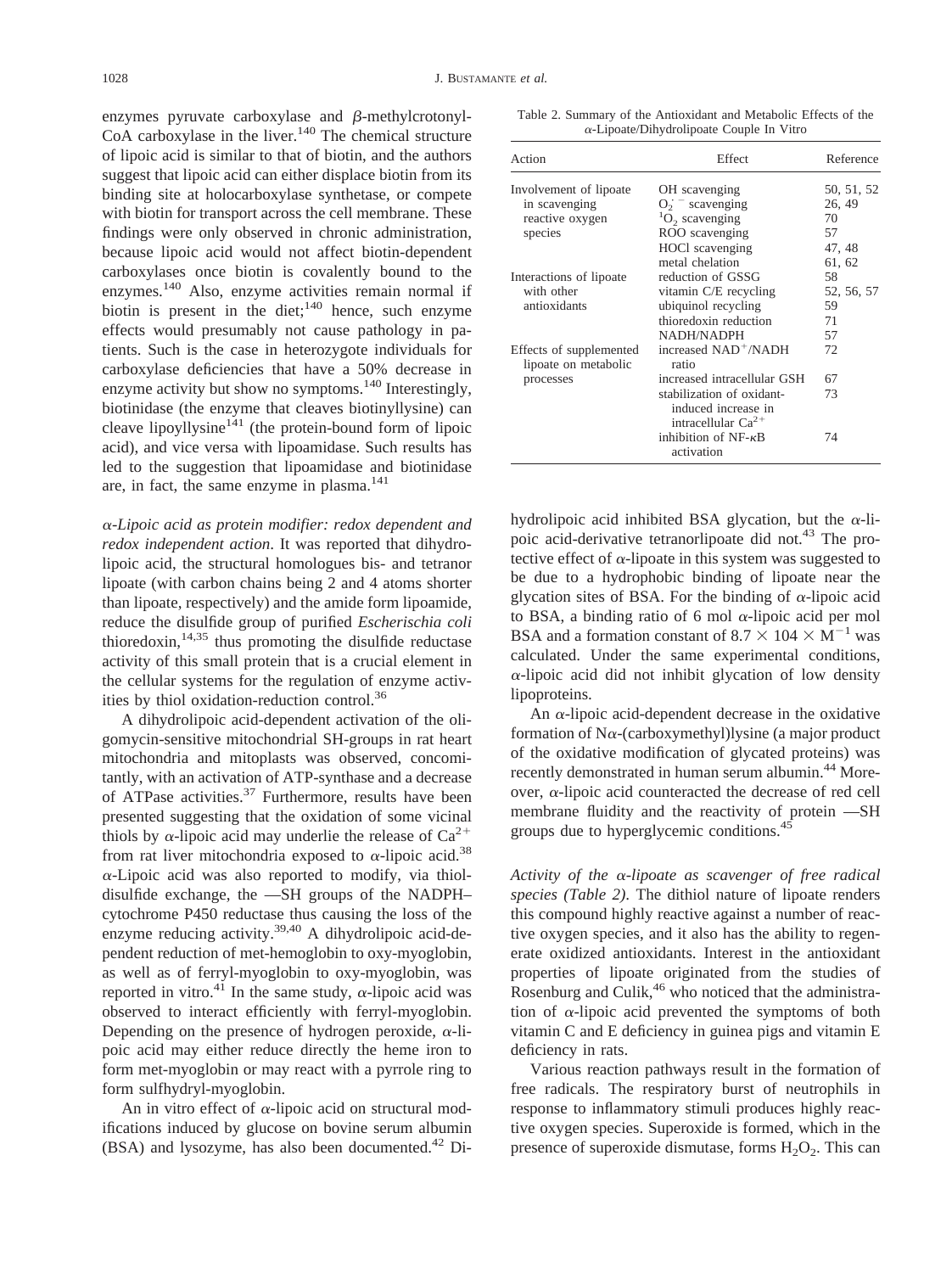| Disease                         | $\alpha$ -Lipoic acid dose                                  | Endpoint                                                                         | Reference, year |  |
|---------------------------------|-------------------------------------------------------------|----------------------------------------------------------------------------------|-----------------|--|
| Type II diabetes                | $1000$ mg i.v., 1 d<br>increased glucose disposal           |                                                                                  | 33, 1996        |  |
| Type II diabetes                | 500 mg i.v., 10 d                                           | increased glucose disposal increased insulin-sensitivity<br>index                | 82, 1996        |  |
| Diabetic neuropathy             | $200 \text{ mg/d}$ 3 weeks                                  | alleviation of pain                                                              | 83, 1980        |  |
| Diabetic neuropathy             | $600 \text{ mg/d}$ , 3 weeks<br>$300 \text{ mg/d}$ 10 weeks | decrease of blood malondialdehyde level and decrease of<br>albuminuria           | 84, 1993        |  |
| Diabetic neuropathy             | $600$ mg/d 15 weeks                                         | alleviation of pain and paresthesia                                              | 32, 85, 1993    |  |
| Hypercholesterolemia            | $50 \text{ mg/d}$ 1 week                                    | decrease of serum cholesterol                                                    | 88, 1958        |  |
| Lipids                          | $500$ mg/d 10 days                                          | no change in cholesterol, HDL-cholesterol and<br>triglyceride levels             | 82, 1996        |  |
| Alcohol clearance               | 90 mg/d 1 week                                              | no effect on blood clearance                                                     | 94.1961         |  |
| Hepatic cirrhosis               | $30 \text{ mg/d}$ 3 days                                    | no effect on disease progression                                                 | 111, 1961       |  |
| Hepatic cirrhosis               | $300 \text{ mg/d}$ 6 months                                 | no effect on disease progression                                                 | 112, 1982       |  |
| Mushroom intoxication           | $400 \text{ mg/d}$ one week                                 | regression of hepatomegaly                                                       | 113, 1972       |  |
| Radiation in Chernobyl accident | $400 \text{ mg/d}$ 4 weeks                                  | spontaneous leukocyte chemoluminescence decrease liver<br>function normalization | 118, 1993       |  |

Table 3. Use of <sup>a</sup>-Lipoic Acid in Clinical Trials Involving Hepatic or Hepatic-Related Diseases

then be converted to hyperchlorous acid (HOCl) by the action of myeloperoxidase.  $\alpha$ -Lipoic acid and dihydrolipoic acid can scavenge both hydrogen peroxide and HOCl,47,48 while dihydrolipoic acid can scavenge superoxide.<sup>26,49</sup> Hydrogen peroxide may react with transition metals producing highly reactive hydroxyl radicals. Both  $\alpha$ -lipoic acid and dihydrolipoic acid have been shown to scavenge hydroxyl radicals in a metal-catalysis system<sup>26</sup> and in a metal-free reaction of ultraviolet irradiation (UVA) induced by decomposition of the aromatic hydroperoxide model compound NP-III.<sup>50,51</sup> During the course of lipid peroxidation, peroxyl radicals are formed that propagate the reaction. Dihydrolipoic acid can scavenge these radicals, formed from both lipophilic and hydrophilic peroxyl radical generators.<sup>52</sup> Therefore, the lipoate couple represents a potent radical scavenging unit.

When antioxidants react with reactive oxygen species, the antioxidant is converted to a form that is no longer able to function, and is said to be consumed. Therefore, this oxidized product needs to be recycled to its native form to function again. Vitamin E, being a potent peroxyl radical scavenger, is the major chain-breaking antioxidant protecting biological membranes from lipid peroxidation.53 This task appears difficult because there are approximately 1500 phospholipid molecules to 1 molecule of vitamin E; however, membrane oxidation does not naturally occur and vitamin E is not rapidly depleted. This apparent paradox can be explained by vitamin E recycling from circulating antioxidants. A number of antioxidants can recycle vitamin E including vitamin C, ubiquinols and glutathione.<sup>54,55</sup> Dihydrolipoic acid has only a weak interaction with the tocopheroxyl radical, so the major recycling of vitamin E by dihydrolipoic acid occurs via the intermediary recycling of other antioxidants. Electronic spin resonance studies have demonstrated the recycling of the ascorbyl radical by

dihydrolipoic acid, which in turn recycles the chromanoxyl radical produced by oxidation. This has been shown in dioleylphosphatidyl liposomes,<sup>52</sup> erythrocyte membranes,<sup>56</sup> and low-density lipoproteins.<sup>57</sup> Dihydrolipoic acid may also recycle vitamin E by reducing oxidized glutathione,58 which then reduces the vitamin E radicals. There is now evidence that lipoate supplementation increases tissue ubiquinol content,59 and ubiquinol can also recycle vitamin E.<sup>60</sup> Therefore, there exists a network of antioxidants in which dihydrolipoic acid can interact and replenish to maintain both lipid and aqueous phase antioxidant status.

*Effect of* <sup>a</sup>*-lipoic acid as metal chelator (Table 2)*. In addition to the activities described above,  $\alpha$ -lipoic acid and dihydrolipoic acid can chelate a number of metal ions including  $Cu^{2+}$ , Fe<sup>3+</sup>,<sup>61</sup> Mn<sup>2+</sup>, Zn<sup>2+</sup>, and Cd<sup>2+</sup>.<sup>62</sup> Chelation of  $Cu^{2+}$  by  $\alpha$ -lipoic acid was reported to (1) inhibit the  $Cu^{2+}$ -catalyzed oxidations in vitro, (2) assist the partition of  $Cu^{2+}$  into *n*-octanol, and (3) inhibit the flux of  $H_2O_2$  induced within erythrocytes by exposure to ascorbic acid.<sup>63</sup> It has been shown in vitro that dihydrolipoic acid as well as dihydrolipoamide can remove iron stored inside ferritin by complexing it in the ferric form. The rate of the reaction increased as a function of the ratio of dihydrolipoic acid/ferritin, was unaffected by the iron content of the ferritin itself, and was pH dependent.<sup>64</sup>

*Effect of* <sup>a</sup>*-lipoic acid on glutathione metabolism.* Modulation of cellular glutathione status has long been discussed as a potential therapeutic strategy, taking into account the role of reduced glutathione in a variety of detoxification reactions against oxidizing species, produced during the metabolism of xenobiotics, as well as its involvement in the formation of conjugates with electrophilic metabolites. $62,65$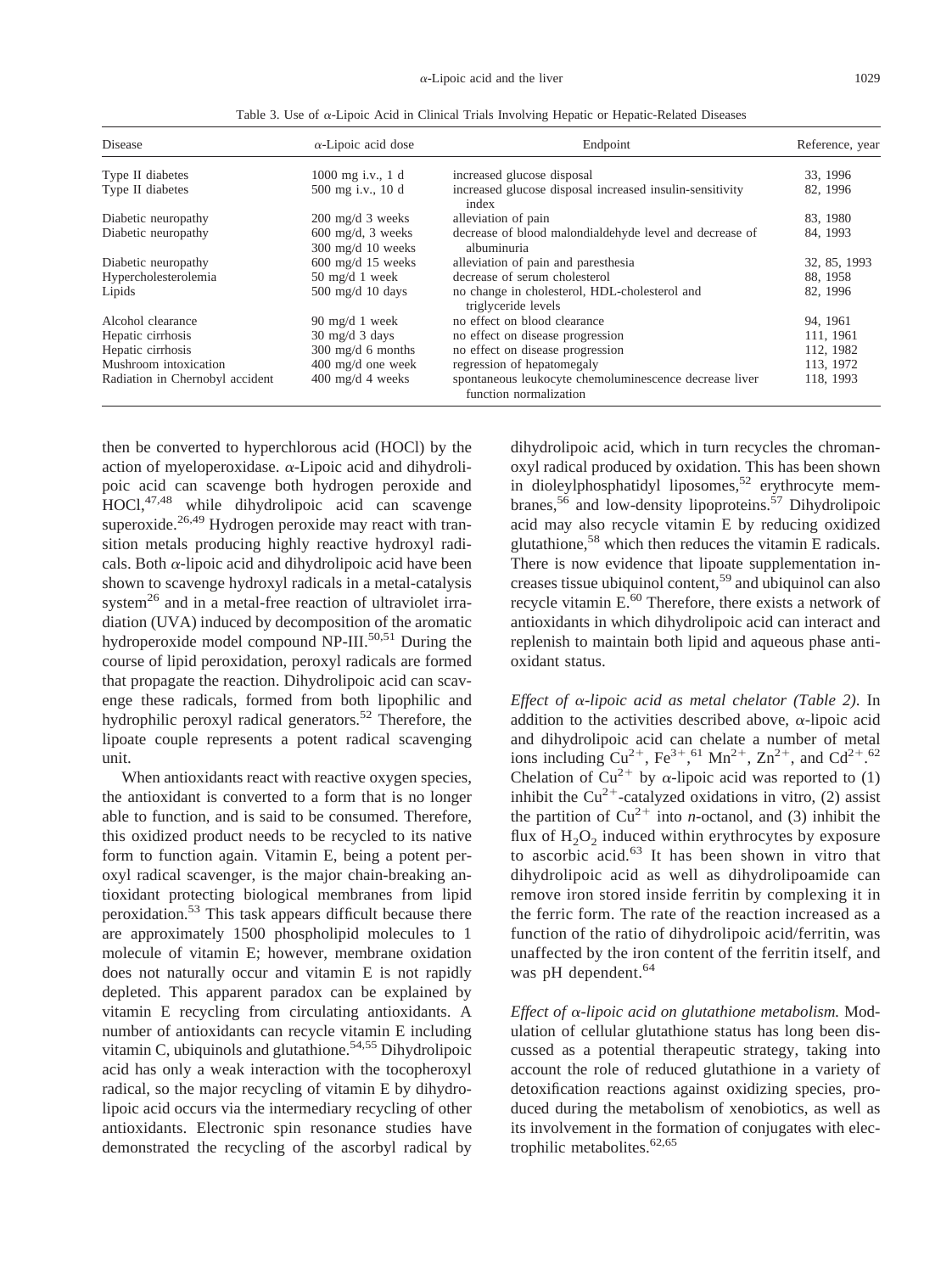The influence of  $\alpha$ -lipoic acid on the cellular status of glutathione was investigated in various in vitro and in vivo systems. In accordance with the lower redox potential of the  $\alpha$ -lipoic acid/dihydrolipoic acid couple, with respect to the GSH/GSSG couple, dihydrolipoic acid is a powerful reductant for GSSG.<sup>66</sup> Moreover, in various cellular systems (human T-lymphocytes cell lines, C6 glial, NB41A3 neuroblastoma, Jurkat cells, Wurzburg cells, human erythrocytes, and peripheral blood lymphocytes)  $\alpha$ -lipoic acid treatment (10–100  $\mu$ M) induced an increase in the cellular level of GSH by  $30-70\%$ .<sup>22,67,68</sup> In the Jurkat cell line, the  $\alpha$ -lipoic acid dependent increase in cellular glutathione levels was proposed to be due to improved cysteine utilization. The authors suggest that dihydrolipoic acid (formed via cellular  $\alpha$ -lipoic acid reduction) reduced extracellular cystine to cysteine, which is transported to the cells more efficiently than cystine, and is promptly used as sources for glutathione synthesis.<sup>67</sup>

An increase in the tissue levels of glutathione in the lung, liver, and kidney, concomitantly with an improvement in the survival after whole-body irradiation, was observed in rats after 11 d of an i.p. treatment of  $\alpha$ -lipoic acid at doses of  $4.8-16$  mg/kg/d.<sup>68</sup> An increase in total glutathione levels in the liver and blood, but not in the kidney, heart, and skeletal muscles of rats, occurred after intragastric supplementation with lipoate (150 mg/kg for 8 weeks). Lipoate-supplemented rats also had lower levels of thiobarbituric reactive species in the liver, heart, and red gastronemius muscle.<sup>69</sup>

#### <sup>a</sup>**-LIPOIC ACID AS A METABOLIC REGULATOR**

Soon after the discovery of the role of  $\alpha$ -lipoic acid as an enzyme cofactor in oxidative metabolism, various studies were performed to address its effects on carbohydrate and lipid metabolism.

#### *Effect of* <sup>a</sup>*-lipoic acid on carbohydrate metabolism*

Data from early studies indicate that  $\alpha$ -lipoic acid can improve carbohydrate metabolism, probably acting at various levels of metabolic pathways. Addition of  $\alpha$ -lipoic acid (40  $\mu$ g) to liver slices (45–50 mg) was reported to: (1) increase the incorporation of  $[{}^{14}C]$  from  $[{}^{14}C]$ glucose into expired  $CO<sub>2</sub>$ , (2) have little effect on the incorporation from  $\int_1^{14}C$ ]-2-pyruvate, and (3) decrease the incorporation from  $\int_1^{14}$ Cl-1-acetate.<sup>75</sup>

Treatment of guinea pigs (250 g weight) with  $\alpha$ -lipoic acid (0.5 mg) for 10 d substantially increased the level of lactic acid (30% increase with respect to control values), and decreased the level of citric acid (60% decrease compared to control).<sup>76</sup> These data have been interpreted as  $\alpha$ -lipoic acid stimulating the anaerobic conversion of pyruvic acid to lactic acid, a reaction that other authors have indicated to occur in both directions.<sup>77,78</sup>

The liver plays an essential role in maintaining and modulating the serum level of glucose (between 80 and 120 mg/100 ml) by glycogenolysis, glycolysis, and gluconeogenesis. But one of the major features in the pathogenesis of type II diabetes is insulin resistance leading to hyperinsulinemia. Recent studies in experimental type I and type II diabetes has provided emerging evidence that  $\alpha$ -lipoic acid can facilitate nonoxidative and oxidative glucose metabolism. Singh<sup>79</sup> observed that  $\alpha$ -lipoic acid stimulates glucose uptake in perfused hearts of normal and diabetic rats. Haugaard and Haugaard<sup>80</sup> also found an increase in glucose utilization by rat diaphragms in vitro after  $\alpha$ -lipoic acid administration. A similar stimulation of glucose transport activity by  $\alpha$ -lipoic acid was observed in isolated epitrochlearis muscle from either insulin-sensitive lean or insulin-resistent obese Zucker rats.135

A dose-dependent increase in glucose uptake was observed in L6 muscle cells and adipocytes after treatment with  $\alpha$ -lipoic acid, due to translocation of Glut-1 and Glut-4 transporters from the intracellular pool to the membrane.<sup>136</sup> In a type I model of diabetes (streptozotocin-diabetic rats),  $\alpha$ -lipoic acid treatment increased muscle Glut-4 content.<sup>138</sup> Jacob et al.<sup>81</sup> found that treatment with  $\alpha$ -lipoic acid (100 mg/kg for 10 d) improved (1) insulin mediated 2-deoxyglucose uptake, (2) glucose oxidation, (3) glycogen synthesis, and (4) lowered the plasma level of insulin and the plasma level of fatty acids, thus leading to the conclusion that  $\alpha$ -lipoic acid is able to facilitate either nonoxidative or oxidative glucose metabolism in animal models. Also, a dose dependent increase in glucose uptake was observed in human T-cell line (Wurzburg cells) treated with  $\alpha$ -lipoate.<sup>72</sup>

A recent study has shown the R- enantimer of  $\alpha$ -lipoic acid to be the most effective in enhancing insulinstimulated glucose transport.<sup>137</sup>

In diabetic patients (Table 3) Jacob et  $al.^{33}$  demonstrated that  $\alpha$ -lipoic acid administration (1000 mg IV) enhanced the insulin-stimulated whole body glucose disposal by about 59%. It was hypothesized that  $\alpha$ -lipoic acid could act as an antioxidant protecting the sulfhydryls groups of the glucose transporter systems (Glut-1 and Glut-4). Jacob et al. ${}^{82}$  also showed that a 10-d trial of 500 mg of  $\alpha$ -lipoic acid in perfusion resulted in a significant increase in insulin-stimulated glucose disposal (30%) and an increase in the insulin-sensitivity index in type II diabetes patients.

One consequence and major complication of diabetic patients is peripheral neuropathy due in part to reduced endoneuronal bioavailability of glucose and the consequent increase in oxidative stress. But hyperglycemia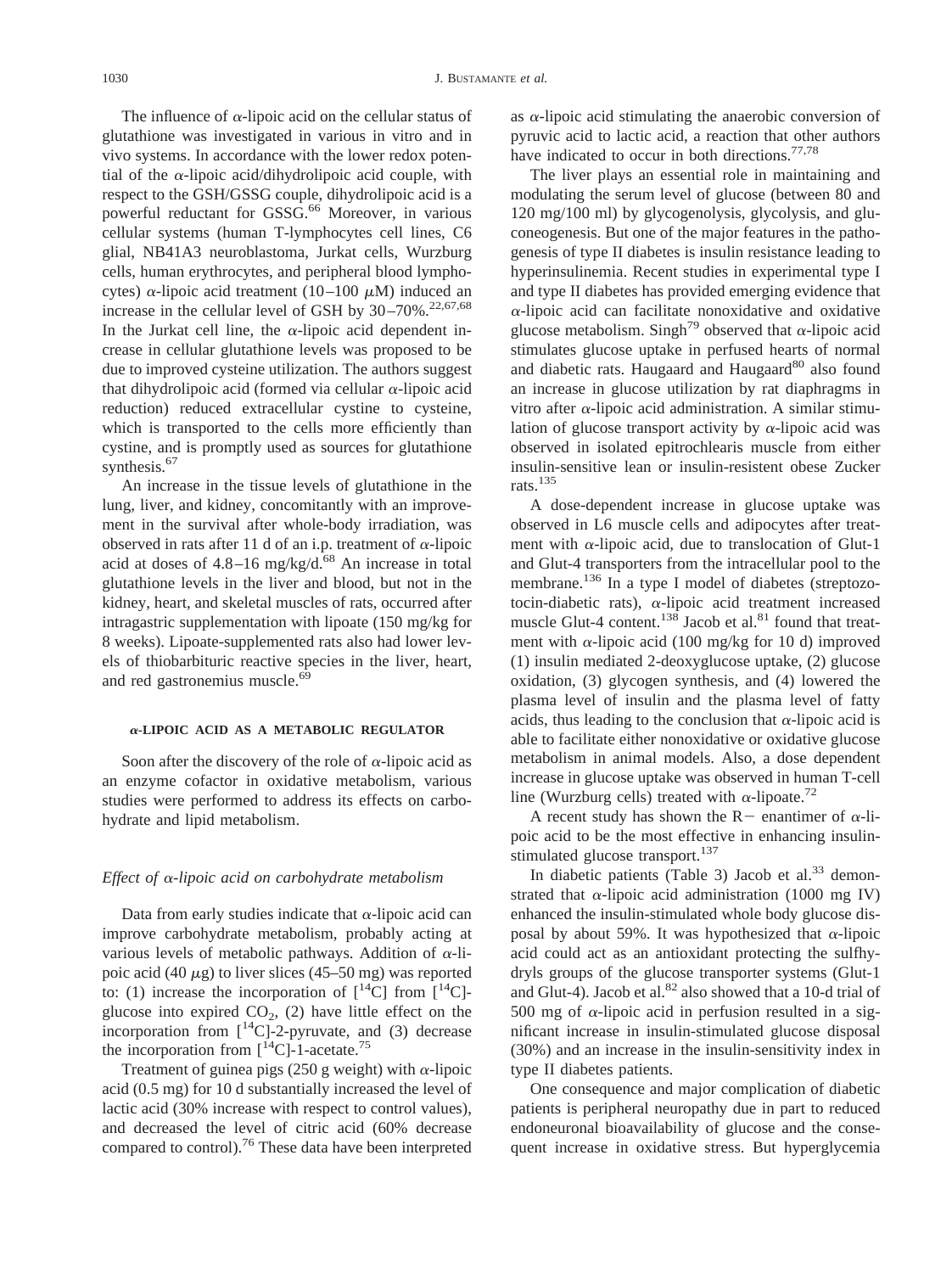leads to the glycation of proteins within the endoneural blood vessels. This biochemical process is associated with a reduction of blood flow in the diabetic nerve, which in turn leads to endoneural hypoxia and finally ischemia. It is well established that ischemia leads to elevated levels of free radicals mediating oxidative stress, which in turn is thought to damage the peripheral nerve. As shown by Packer et al.,<sup>1</sup>  $\alpha$ -lipoic acid can prevent the glycation of protein, thus leading to a dosedependent normalization of nerve blood flow in experimental diabetic neuropathy.

This is the basis of supplementation by  $\alpha$ -lipoic acid, approved in Germany for the treatment of diabetic neuropathy. In three clinical trials (Table 3),  $\alpha$ -lipoic acid was administered daily with doses ranging from 300 to 600 mg for up to 15 weeks.<sup>32,83–85</sup> There was a reduction of clinical symptoms (alleviation of pain, decrease of paresthesia, burning, and numbness) and biological endpoints (reduction of blood malondialdehyde level, reduction of albuminuria, reduction of hydroperoxides) but there was no measurable change in neurophysiologic endpoints as assessed by sensory or motor nerve velocity.

#### *Effect of alpha-lipoic acid on lipid metabolism*

The effect of  $\alpha$ -lipoic acid on the metabolism of lipids was investigated in rabbits (2.5–3 kg), receiving a diet containing an excess of cholesterol (1 g cholesterol, 9 g of shredded carrots/d for 7 d). Treatment with  $\alpha$ -lipoic acid (5 mg/kg intramuscular injection) starting with the diet, limited the diet-dependent increase of lipids in the plasma, liver, and aorta, measured 15 d following the beginning of the experiment. The antilipidemic effect of  $\alpha$ -lipoic acid was also observed when  $\alpha$ -lipoic acid treatment started at the end of the high cholesterol feeding, although at a lower extent.<sup>86</sup> However, in male Dutch belted rabbits, maintained for 2 months on a diet containing 2% cholesterol and 6% corn oil, the intraperitoneal injection of 1 mg/kg  $\alpha$ -lipoic acid did not have any effect on the diet-dependent increase in serum cholesterol and lipoproteins, or on the formation of atherosclerotic plaques in the aorta. However, the weight gain in animals treated with  $\alpha$ -lipoic acid was lower than in those not treated.<sup>87</sup> A drop in both total cholesterol and cholesterol esters levels in blood occurred in a series of cardiovascular patients affected by atherosclerosis, which were treated i.m. for 7 d with 50 mg/d of  $\alpha$ -lipoic acid $88$  (Table 3). Evidence has also been reported that i.v. treatment of patients with  $\alpha$ -lipoic acid improves the process of lipid catabolism, $89$  as well as inducing an increase in the serum protein content, suggesting an action of  $\alpha$ -lipoic acid at a common step in the metabolic process of degradation and synthesis of lipids and proteins.<sup>90</sup> However,  $\alpha$ -lipoic acid treatment had no effect on the level of cholesterol, HDL-cholesterol, and triglycerides in diabetic patients.<sup>83</sup>

# **INVOLVEMENT OF LIPOIC ACID IN HEPATOLOGY AND THERAPEUTIC USE**

Clinical trials have been carried out using  $\alpha$ -lipoic acid as a therapeutic agent in various disorders involving liver diseases. Also,  $\alpha$ -lipoic acid has been widely studied in experimental designs. We will discuss briefly some of these to critically evaluate the results and to reach conclusions as to the effectiveness of  $\alpha$ -lipoic acid in such pathologic conditions.

#### *Animal experiments*

Numerous experiments were performed using rodents for investigating the putative role of  $\alpha$ -lipoic acid in alcohol, solvent, heavy metal intoxications, and radiation exposure. All these toxic agents alter the redox status of organs, in particular the liver.

Ethanol is metabolized to acetate by alcohol dehydrogenase and aldehyde dehydrogenase, using  $NAD<sup>+</sup>$ . Acetaldehyde and the increased production of NADH and hydrogen ions are believed to be responsible for many of the hepatotoxic effects of ethanol. $91$  The hydrogen generation and the associated alteration of redox state produces changes in the flux and metabolism of various hepatic substrates, and this has been associated with the development of lactic acidosis, ketosis, and hyperuricemia.<sup>92</sup> The excess of produced NADH inhibits  $NAD<sup>+</sup>$ , requiring reactions such as gluconeogenesis, fatty acid oxidation, and xanthine dehydrogenase. Inhibition of the latter results in a shift of purine oxidation to xanthine oxidase and subsequent formation of reactive oxygen species.93 There is also a significant increase in inductable cytochrome  $P_{450}$  2E1 contributing to lipid peroxidation and subsequent increase of superoxide radicals. In addition, alcohol intoxication leads to a decrease of the hepatic content in GSH as shown in animals and humans.<sup>93</sup>

Akabane et al.<sup>94</sup> studied the effect of  $\alpha$ -lipoic acid on the disappearance rate of alcohol and acetaldehyde in rabbit alcohol intoxication. The results in experimental animals receiving 2 mg/kg i.v.  $\alpha$ -lipoic acid 15 min before 1 g/kg of alcohol i.v. showed that  $\alpha$ -lipoic acid had no influence on blood glucose, lactate, and pyruvate levels, but following an acetaldehyde injection (the metabolic product of alcohol) lactate,  $\alpha$ -ketoglutarate, and pyruvate blood concentrations declined and remained significantly lower than those of a control, in a range varying from 10 to 30%. So, in acute alcohol intoxication, the beneficial effect of  $\alpha$ -lipoic acid can be ex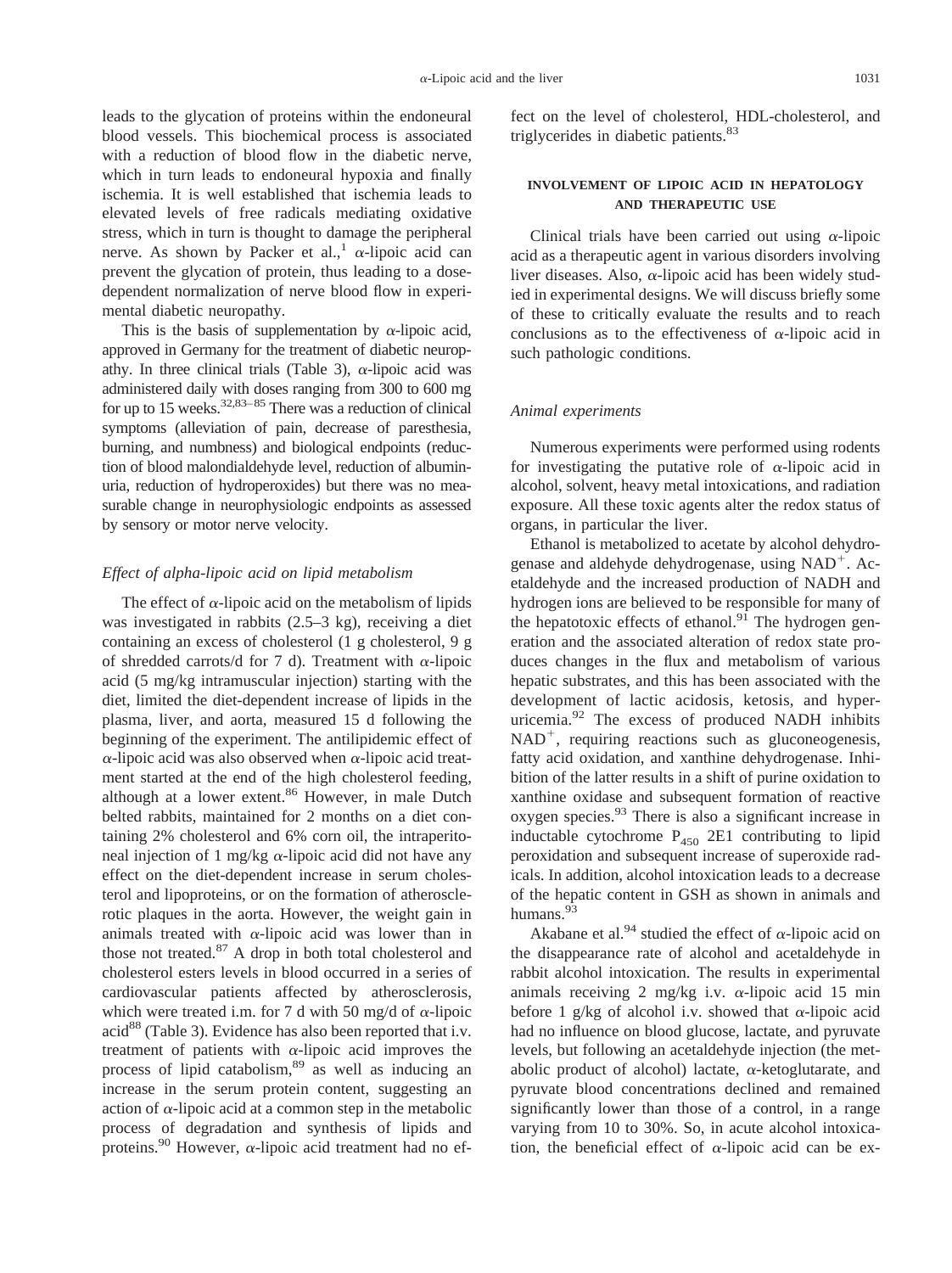plained by the opposing actions of alcohol and  $\alpha$ -lipoic acid on the NADH/NAD<sup>+</sup> ratio: alcohol lowering this ratio, in contrast to  $\alpha$ -lipoic acid, which increases this ratio via its cellular reduction to dihydrolipoic acid using NADH and NADPH to produce  $NAD^+$  and  $NAPD^+$ , allowing reactions such as gluconeogenesis and fatty acid oxidation.<sup>72</sup> However,  $\alpha$ -lipoic acid caused a dosedependent inhibition of gluconeogenesis in rat hepatocytes, which could be abolished by octanoate.<sup>139</sup> This effect was proposed to be due to a sequestration of intramitochondrial coenzyme A.139

Halogenated hydrocarbons are lipophilic toxicants readily absorbed after inhalation or ingestion. Like most other organic solvents, halogenated hydrocarbons depress the central nervous system. However, the most serious delayed toxic effects of carbon tetrachloride  $(CCl<sub>A</sub>)$  are hepatotoxicity and nephrotoxicity. This can be examined by the measurement of serum transaminase levels. Serum glutamic pyruvic transaminase (SGPT) and serum glutamic oxaloacetic transaminase levels (SGOT) were determined during experimental  $CCl<sub>4</sub>$  poisoning of rats, with and without  $\alpha$ -lipoic acid pretreatment. One experimental  $\text{CCl}_4$ -poisoning study reported that lipoic acid administration was effective in hepatic function restoration.<sup>95</sup> These studies showed that lipoate pretreatment lowered the levels of SGOT and SGPT significantly.<sup>96</sup> Recently, it was shown that the biotransformation of  $\text{CCl}_4$  (1) produces reactive oxygen species by cytochrome  $P_{450}$ ; and (2) activates calcium channels by increasing the binding of ryanodine, which is a specific ligant of these channels. This activation could be explained by the oxidation of lipophilic thiols, as this effect was partially reverted by  $\alpha$ -tocopherol treatment.<sup>97</sup> This fact has to be connected with the finding that  $\alpha$ -lipoic acid is able to modulate cytochrome  $P_{450}$  reductase. It was shown by Slepneva et al.<sup>39</sup> that  $\alpha$ -lipoic acid is able to inhibit both purified and microsomal  $P_{450}$ reductase by inducing a chemical modification of the SH-groups via a thiol–disulfide exchange reaction.<sup>39,40</sup> This fact could explain the lower  $CCl<sub>4</sub>$  toxicity observed in presence of  $\alpha$ -lipoic acid.

The protective affects of  $\alpha$ -lipoic acid against free radical-mediated injury interested several groups in examining whether lipoic acid or dihydrolipoic acid protects hematopoietic tissues in mice from free radical damage induced by ionizing radiation. Recently, protective effects of  $\alpha$ -lipoic acid against radiation damage were observed by Ramakrishnan et al.<sup>98</sup> They determined the  $LD_{50}$  by the endogenous and exogenous spleen colony assay. Intraperitoneal administration of  $\alpha$ -lipoic acid at a nontoxic dose of 200 mg/kg body, 30 min before irradiation increased the  $LD_{50}$  from 8.67 to 10.97 Gy in male CD2F mice. Dihydrolipoic acid also protects against UVB radiation in mice skin.99

Arsenic is found in soil, water, and air as a common environmental toxicant. The trivalent arsenicals are the basic compounds responsible for this toxic action, and of these the aromatics are the most toxic. Arsenic can bind to thiols, and many enzymes are dependent on free thiols for their action. A common example is the pyruvate dehydrogenase complex (PDC) requiring protein-bound  $\alpha$ -lipoic acid for the acetylation of CoA. Peters<sup>100</sup> showed that SH-groups present in PDC were a selective target of lewisite and phenyl arsenoxide, as a smaller concentration of  $As^{3+}$  was needed to poison these enzymes. As a consequence of that inhibition, pyruvate oxidation was selectively inhibited in vivo and pyruvate accumulated in the blood of poisoned animals. The selective toxicity of arsenicals for PDC was attributed to their affinity and their binding to the  $\alpha$ -lipoic acid prosthetic group. In addition, in experiments using dogs, a 17 mg/kg sodium arsenite intoxication was shown to be prevented and reversed by  $\alpha$ -lipoic acid.<sup>101</sup> Similarly, a protective action of 2,3-dimercaptoethanol and lipoic acid was observed in a mice viability test by Marino and Reduzzi<sup>102</sup> following a 600 mg/kg of novarsobenzene injection.  $\alpha$ -Lipoic acid also strongly inhibited arsenic uptake in rat digestive tracts.<sup>103</sup> These experimental data showed that  $\alpha$ -lipoic acid can reverse arsenic-induced enzyme inhibition. If we rate that arsenic is an environmental contaminant in specific populations the effect of lipoic acid could be beneficial in chronic arsenic poisoning treatment.

It has to be noted that  $\alpha$ -lipoic acid increases the sulfhydryl content of bile not only by his own reduction by hepatocytes $104$  but also by increasing the hepatobiliary transfer of glutathione.<sup>105</sup> This fact is important in considering studies on the effect of  $\alpha$ -lipoic acid as a treatment of mercury, lead, and gold poisoning. The results obtained with mercuric chloride intoxicated animals (20 mg/kg) showed that simultaneous administration of  $\alpha$ -lipoic acid (177 mg/kg) completely protected mice that had received a lethal dose of mercuric chloride. The number of molar equivalents necessary for protection (8:1) was, however, greater than that observed in the case of arsenite. Similarly, the hepatobiliary transfer of mercuric chloride (10 mmol/kg) was increased in rats (from 12- to 37-fold) following an i.v. administration of 37.5 to 300 mmol/kg of  $\alpha$ -lipoic acid. As inorganic mercury is minimally affected by glutathione depletion, Gregus et al.<sup>105</sup> concluded that endogenously reduced dihydrolipoic acid can form stable complexes with mercuric ions, and play the role of an inorganic mercury carrier in bile. In contrast, no effect was shown on the biliary excretion of methylmercury.<sup>104,105</sup> However, although hepatobiliary transport of metals is reported to be glutathione dependent,  $106,107$   $\alpha$ -lipoic acid did not increase, but rather decreased, the biliary excretion of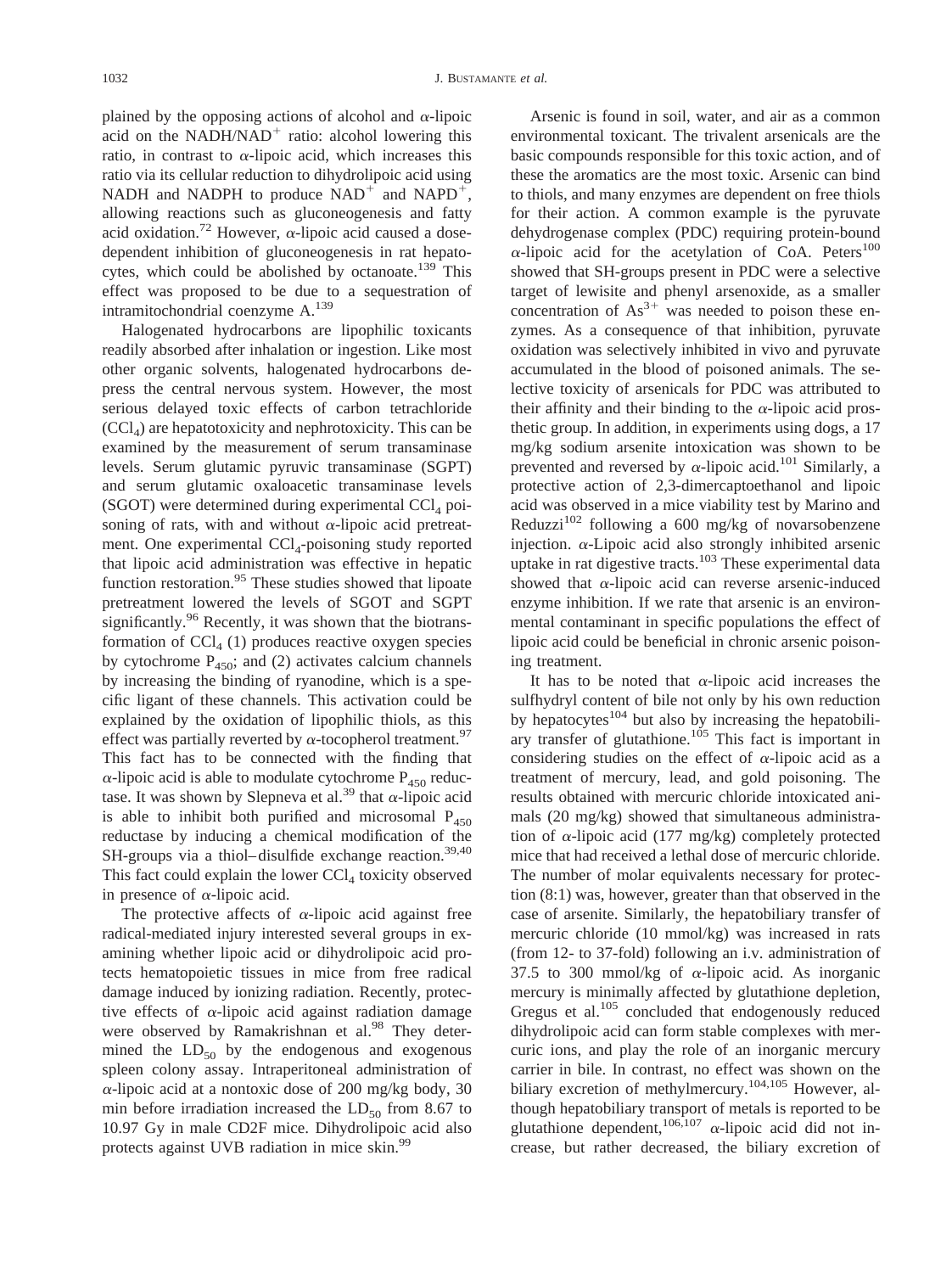methylmercury, cadmium, zinc, and copper.<sup>105</sup> In this case, a temporary formation of dihydrolipoic acid–glutathione mixed disulfide was postulated. The glutathio $ne-\alpha$ -lipoic acid complex was hypothized to be unable to chelate the metals, and after being translocated into bile was thought to be cleaved to  $\alpha$ -lipoic acid and reduced glutathione.

In the case of gold and lead intoxication, it was not possible to protect mice from the lethal effect because of the limit imposed on the use of  $\alpha$ -lipoic acid by its own toxicity.101 Concerning hepatocytes exposed to cadmium (150 mM Cd<sup>2+</sup>),<sup>108</sup> the addition of  $\alpha$ -lipoic acid (1 to 6) mM) or dihydrolipoic acid (17 to 89 mM) resulted in the amelioration of cadmium-induced membrane damage (evidenced by lesser aspartate aminotransferase leakage), the decrease of lipid peroxidation (measured by thiobarbituric acid-reactant) and the depletion of cellular glutathione.

As exemplified by numerous animal studies, the role of  $\alpha$ -lipoic acid is either as a metabolic stimulant or an antioxidant displaying a broad range of beneficial effects on chemical and physical agents causing metabolic alterations.

#### <sup>a</sup>*-Lipoic acid in clinical use*

The use of  $\alpha$ -lipoic acid in the treatment of alcohol intoxication was reported by Rausch in 1956 and Deutsch in 1960 (cited by Wirtschafter and Smith $109$ ). They showed that  $\alpha$ -lipoic acid was effective in the treatment of hepatic coma and hepatitis, and recommended  $\alpha$ -lipoic acid administration during acute alcohol intoxication (Table 3). Shigeta et al. $110$  detected lower levels of  $\alpha$ -lipoic acid in the sera of cirrhotic patients without determining whether it was due to diet depleted of  $\alpha$ -lipoic acid or to the impairment of hepatic functions. This observation led to various trials using  $\alpha$ -lipoic acid in cirrhotic patients. The first one, performed on 20 patients treated with 30 mg daily for 3 d, failed to demonstrate any change in serum pyruvate or lactate levels $111$  (Table 3). A double-blind trial showed that  $\alpha$ -lipoic acid did not influence the course of the disease. Serum aspartate transaminase and  $\gamma$ -glutamyl transpeptidase were only improved in both control and treated patients (300 mg of  $\alpha$ -lipoic acid daily for 6 months) following ethanol abstinence.<sup>112</sup> It was reported that in human acute drinking experiments,  $\alpha$ -lipoic acid pretreatment (90 mg/d for 7 d) before 540 ml/d of Japanese Sake (equivalent to 1 g/kg of alcohol), had no influence on the blood concentration of alcohol, or acetaldehyde, for a period of 6 h. In humans (in contrast to animals as previously noted), following the ingestion of alcoholic beverages, the blood glucose level roses temporarily, then fell again to the initial values. More interestingly, the blood levels of lactate, pyruvate, and  $\alpha$ -ketoglutarate were lower than those seen in the control group without  $\alpha$ -lipoic acid.<sup>94</sup>

In recent years the number of cases of mushroom poisoning (mycetism) has increased as a result of the current popularity in the consumption of wild mushrooms. The most serious form of mycetism is produced by *Amanita phalloides* and *Amanita capensis,* which are fairly common in both North America and Europe. These species account for over 90% of all fatal cases. They induce severe and frequent fatal poisoning by virtue of the presence of cyclopeptides (phalloidine, amanitin). The amatoxins ( $\alpha$ - and  $\beta$ -amanitin) are a group of cyclic octapeptides that inhibit RNA polymerase II and, hence, block the synthesis of mRNA.  $\alpha$ -Lipoic acid has been used successfully in this type of intoxication. Kubicka in 1968 (cited by Zulick et al. $113$ ) was the first to use  $\alpha$ -lipoic acid in this type of mycetism. A significant reduction in hepatorenal damage after administration of  $\alpha$ -lipoic acid intravenously was observed. Zulik et al.<sup>113</sup> reported the treatment of 12 patients in Bohemia aged between 16–77 years with transaminases levels over 100 IU/100 ml. They administered  $\alpha$ -lipoic acid at 200 mg/ daily in two intravenous injections. In these cases hepatomegaly decreased after a week of treatment. The mortality rate was decreased and all patients recovered normal hepatic and renal function. A dose of 300 mg/daily was recommended by Cohen et al. $114$  to be given in mushroom poisoning as soon as the serum transaminase levels were raised. It was reported that 39 out of 40 poisoned patients recovered hepatic and renal function in Ceske Budejovice (Bohemia) following this treatment with  $\alpha$ -lipoic acid.<sup>115</sup> In the contrary, an analysis of a series of 205 cases of *Amanita* poisoning did not result in any change in the fatality rate following  $\alpha$ -lipoic treatment.116 Based on these facts, the previous author did not recommend treatment with  $\alpha$ -lipoic acid, in contrast to Piqueras,  $117$  who recommended 5 to 10 mg/kg/d in three to four administrations.

Interestingly, a radioprotective effect of  $\alpha$ -lipoic acid was observed by Korkina et al.<sup>118</sup> following the Chernobyl accident. Children living in contamined areas (15–40 Ci/km<sup>2</sup>) were given either 400 mg daily of  $\alpha$ -lipoic acid or the same dose with 200 mg daily of  $\alpha$ -tocopherol for 4 weeks. The spontaneous leukocyte chemiluminescence, as assessed by the luminol test, returned to normal levels following 1 month of both treatments. In addition, only the high dosed  $\alpha$ -lipoic acid group resulted in a significant decrease in the erythrocyte content of glutathione. It was also mentioned that  $\alpha$ -lipoic treatment allowed the normalization of kidney and liver functions.

Lipoamide dehydrogenase deficiency should also be mentioned. This inherited disease affects the activity of PDC, OADC, and BCKADC resulting in blood lactic acidosis, increase of urinary excretion of lactate, 2-keto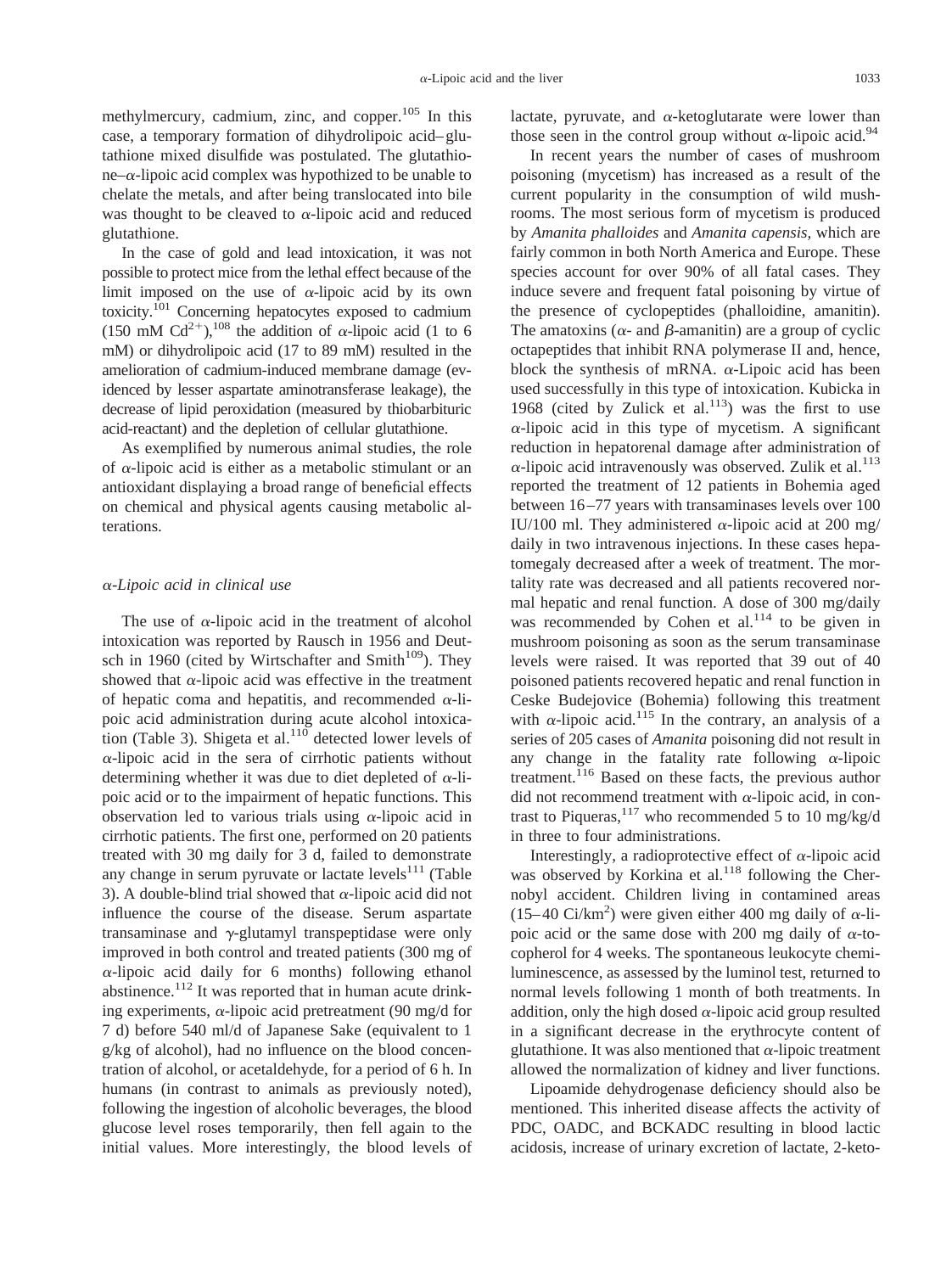glutarate, and 3-hydroxybutyrate. Dietary supplementation with  $\alpha$ -lipoic acid (50 mg/kg/d) over a 2-year period improved the lactic and pyruvic acidosis and the tolerance to protein intake in young patients.<sup>119</sup>

However, it should be noted that only recent trials were correctly conducted using double-blind studies and well-defined end points, especially in lipid and carbohydrate liver metabolism. Moreover, the first human studies involving clinical trials were done with poorly purified and racemic forms of  $\alpha$ -lipoic acid. Trials involving more patients in selected liver diseases or liver-related diseases should be performed in the future to better evaluate the exact incidence on lipid and carbohydrate metabolism of  $\alpha$ -lipoic acid.

#### <sup>a</sup>*-Lipoic acid and primary biliary cirrhosis (PBC)*

A special mention of the role of  $\alpha$ -lipoic acid in hepatology is the role of this cofactor not in the treatment of liver diseases as mentioned in the previous section but as a target for autoantibodies in the rare autoimmune disease, Primary Biliary Cirrhosis.

PBC is an autoimmune disease of the liver occurring mainly in women associated in more than 95% of the patients with antimitochondrial antibodies. This disease is characterized by a destruction of the intrahepatic bile ducts due to the inflammatory response. Antimitochondrial antibodies are directed against a major inner mitochondrial autoantigen consisting of a constituent  $(E_2)$  of the pyruvate dehydrogenase complex (PDC- $E<sub>2</sub>$ ) containing the naturally occurring protein bound lipoic acid.<sup>120</sup>

*The antigens*. The  $E_2$  component (dihydrolipoyl acetyltransferase) forms the central core of the pyruvate dehydrogenase complex (PDC) and requires protein-bound lipoic acid for its activity. The autoantibodies in PBC are only directed against the  $E<sub>2</sub>$  component. This was first shown by Van de Water et al.,  $121$  who cloned the rat  $PDH-E<sub>2</sub>$  and showed that the antigenicity was elicited in a region between amino acids 81 and 100. This residue contains two hydrophilic peaks joined by a hydrophobic region, and also contains the KATIGF (lysine-alaninethreonine-isoleucine-glycine-phenylalanine) motif with lipoic acid covalently bound to the  $\epsilon$  group of lysine (K). This antigen is often designated as the  $M<sub>2</sub>$  (for mitochondrial) antigen.<sup>122</sup>

The other antigens implicated in the immune response are the  $E<sub>2</sub>$  component of the branched chain  $\alpha$ -keto acid dehydrogenase complex (BCKADC) and the  $E<sub>2</sub>$  component of the  $\alpha$ -ketoglutarate dehydrogenase complex (KGDC). The  $E<sub>2</sub>$  subunits of the PDC the BCKADC and the KGDC both possess an inner lipoyl domain consisting of a lipoylated lysine. $123$ 

All  $E<sub>2</sub>$  components of these 2-ketoacid dehydrogenase multienzyme complexes share some sequence homology. The major epitope is close, if not identical, with the lipoic binding site. Furthermore, two other proteins are also detected by PBC patient's autoantibodies:  $^{124}$  E<sub>3</sub>BP (previously protein X) and the  $E_1\alpha$  and  $E_1\beta$  subunits of the pyruvate dehydrogenase complex (PDC).  $E_3BP$  also contain a lipoylated region (Table 1). It must be noted that the antimitochondrial antibodies display an inhibitory action in vitro against 2-ketoacid dehydrogenase enzymes (KADC).

*The antibodies*. What is the minimal epitope needed for antibody recognition? Does  $\alpha$ -lipoic acid need to be bound to the lipoylated domain for antibody recognition? These are the two central questions to be answered.

Van de Water et al.<sup>121</sup> showed that a 603 bp fragment of the rat dihyrolipoamide acetyltransferase cDNA clone contained all the antigenic reactivity and is recognized specifically by sera of patients with PBC. One synthetic peptide (20 mer) absorbed all serum reactivity to the entire cloned protein. This 20-mer peptide contains the previously discussed KATIGF motif. In the same manner Briand et al. $125$  showed that the immunodominant epitope of the  $E<sub>2</sub>$  component of the PDC could be mimicked by a synthetic octamer. This synthetic peptide is centered around lysine 173 associated with  $\alpha$ -lipoic acid. Interestingly, this approach avoids the use of a carrier molecule by using eight copies of this peptide sequence and allowed the detection of 85% of PBC  $M^{2+}$  sera (antimitochondrial type 2 antibodies). This study pointed out that the same multiple peptide construction without  $\alpha$ -lipoic acid was unable to react in an ELISA with  $M^{2+}$ sera. With PDC- $E_2$ , amino acids 128 to 221 are necessary,<sup>126</sup> but larger regions are important for strong antibody recognition. These studies confirmed that the inner lipoate binding site is a major conformational epitope of  $E_2$  and needs the presence of  $\alpha$ -lipoic acid for autoantibody recognition. The importance of the lipoyl moiety was also demonstrated by Fusey et al., $^{127}$  because an octanoyl  $E<sub>2</sub>$  PDC was not recognized by patients antimitochondrial antibodies as effectively as the lipoylated counterparts.

Quinn et al. $^{123}$  showed that the lipoylated inner domain of  $E<sub>2</sub>$  is crucial for the binding and the recognition by the antimitochondrial antibodies of the PBC patients. The patients antibodies directed against the  $E_2$  component of PDC showed higher affinity for the lipoylated form. In contrast, Flannery et al.<sup>129</sup> reported that the presence of  $\alpha$ -lipoic acid, or its amide onto the lipoylated domain, is not necessary for displaying antigenicity of the three major antigens. They found other epitopes carried by the  $E_1\alpha$  component, a 41 KDa nonlipoylated protein, recognized by 70% sera of PBC patients. The  $E_2$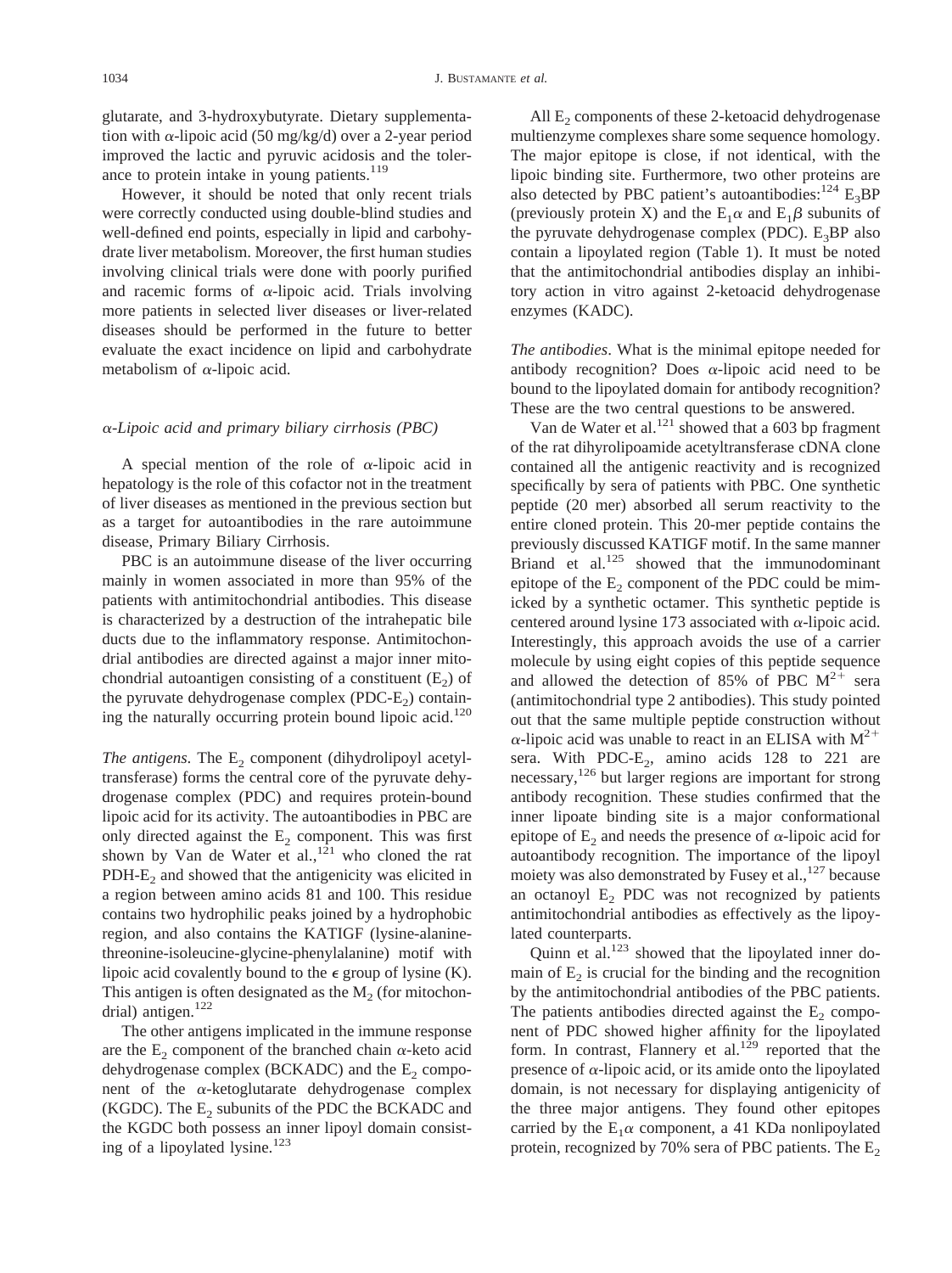component of BCKADC and PDC are recognized by different non crossreacting antimitochondrial antibody populations, as shown by immunoadsorption studies, even if 70% of PBC sera react with the  $E_2$  component of BCKADC. For the last enzyme complex, Leung<sup>129</sup> showed that (1) the region spanning residue 1 to 227 (including the  $\alpha$ -lipoic acid inner region) is reacting with antimitochondrial antibodies, and (2) that in contrast to the PDC- $E<sub>2</sub>$  component, the antimitochondrial antibodies recognize the recombinant protein even in absence of  $\alpha$ -lipoic acid bound to the lipoylated domain.

*Pathogenesis*. Rowley et al.<sup>130</sup> failed to induce this experimental autoimmune disease by immunizing rats and rabbits with (1) bovine heart, (2) human recombinant and,  $(3)$  synthetic peptides of PDC-E<sub>2</sub>. The animal antibodies failed also to inhibit the PDC in vitro. The authors' hypothesis was that a critical epitope was not engaged in their experimental paradigm by the immune response. In mice the same fact was demonstrated, even if human recombinant PDC- $E<sub>2</sub>$  induced strong polyclonal and monoclonal antibody response, and even if these antibodies inhibit the function of PDC- $E<sub>2</sub>$ , they were unable to reproduce hepatic lesion.<sup>131</sup> But in this study, no experimentally induced antibody was directed against the  $E_3BP$  (another  $\alpha$ -lipoic acid containing protein of the PDC) or against the outer lipoyl domain, or the mouse PDC-E<sub>2</sub>. According to Surh's hypothesis, $131$  the autoantibodies are likely the result of a breakdown of tolerance to an unique epitope. A bacterial etiology of PBC has been proposed, as antimitochondrial antibodies recognize both bacterial and mammalian  $E_2$  components.<sup>127</sup>

Moreover, an inhibiting monoclonal antibody (C355.1) raised against PDC- $E_2$  has been shown by electron microscopy studies to be located around the biliary lumen in the microvilli and the secretory substance of biliary epithelium.132

During the last decade the molecular basis of PBC has been clarified; however, the exact pathogenesis of this disease involving lipoic acid remains to be discovered.

At this point, a treatment of PBC could be proposed as the antimitochondrial antibodies are directed against the lipoyl inner motif of PDC. As a synthetic  $20$ -mer<sup>121</sup> or a polymer of an octamer<sup>125</sup> of this motif can react specifically with antimitochondrial antibodies, this disease should benefit from plamapheresis treatment using an affinity column bonded with  $\alpha$ -lipoyl synthetic antigens to specifically remove all antimitochondrial antibodies. This should achieve a better clearance of the antimitochondrial antibodies without removing all antibodies, as already carried out using double filtration plasmapheresis, anion exchange, and charcoal adsorption chromatography.133,134

#### **CONCLUSIONS**

Due to its biochemical characteristics,  $\alpha$ -lipoic acid can be considered as a powerful effector of cellular metabolism at different levels and a potential therapeutic agent for the treatment of energy-impaired and redoxunbalanced diseases. A clear pharmacological beneficial effect of  $\alpha$ -lipoic acid in diabetes and diabetic-dependent polyneuropathy has emerged from recent studies. For other pathologic conditions further investigation needs to be performed. This is the case in the use of  $\alpha$ -lipoic acid in the treatment of hepatic or hepatic-related disorders. Although positive results of  $\alpha$ -lipoic acid were observed in animal models, in particular for pathologies related to alcohol assumption, metal, and chemical poisoning, studies in humans often show limitation, discrepancy, and contradiction. Most of the human studies have been done on a limited number of cases, and they lack proper controls. Also, often the dose-dependent effect of the drug has not been evaluated carefully. In this context, recently, it is becoming clear from studies on diabetic neuropathy that beneficial effects of  $\alpha$ -lipoic acid may be observed at a relatively high dose, i.e., 600 mg/d. This could explain negative results reported in some previous studies. On the other hand, we have to consider that the liver is the primary organ where  $\alpha$ -lipoic acid is metabolized. This can raise the question of the efficiency of the chemical form (redox state, enantiomer, dose), the use of vectors (as cyclodextrins) for better internalization of  $\alpha$ -lipoic acid in cells, and should encourage other clinical trials in disorders where oxidative stress, especially in liver diseases, plays a major pathogenic role.

*Acknowledgements*—This work was in part supported by a grant from the National Institute of Health (DK 50430-01) and from ''Fondation pour la Recherche Medicale'' (SE 000482). We thank Dr. Mulchand S. Patel for critical evaluation of this article. All authors contributed equally to this manuscript.

#### **REFERENCES**

- 1. Packer, L.; Witt, E.; Tritschler, H. J. Alpha-lipoic acid as a biological antioxidant. *Free Radic. Biol. Med.* **19:**227–250; 1995.
- 2. Podda, M.; Tritschler, H. J.; Ulrich, H.; Packer, L. <sup>a</sup>-Lipoic acid supplementation prevents symptoms of vitamin E deficiency. *Biochem. Biophys. Res. Commun.* **204:**98–104; 1994.
- 3. Peinado, J.; Sies, H.; Akerboom, T. P. M. Hepatic lipoate uptake. *Arch. Biochem. Biophys.* **273:**389–395; 1989.
- 4. Takenouchi, K.; Aso, K.; Kawashima, S. Studies on the metabolism of thioctic acid in skin diseases. *J. Vitaminol.* **8:**99–114; 1962.
- 5. Gal, E. M.; Razevska, D. E. Studies on the *in vivo* metabolism of lipoic acid. I. The fate of dl-lipoic acid-35S in normal and thia-
- mine deficient rats. *Arch. Biochem. Biophys.* **89:**253–261; 1960. <sup>14</sup>C} lipoic acid in the rat. *Arch. Biochem. Biophys.* **160:**514– 522; 1974.
- 7. Spence, J. T.; McCormick, D. B. Lipoic acid metabolism in the rat. *Arch. Biochem. Biophys.* **174:**13–19; 1976.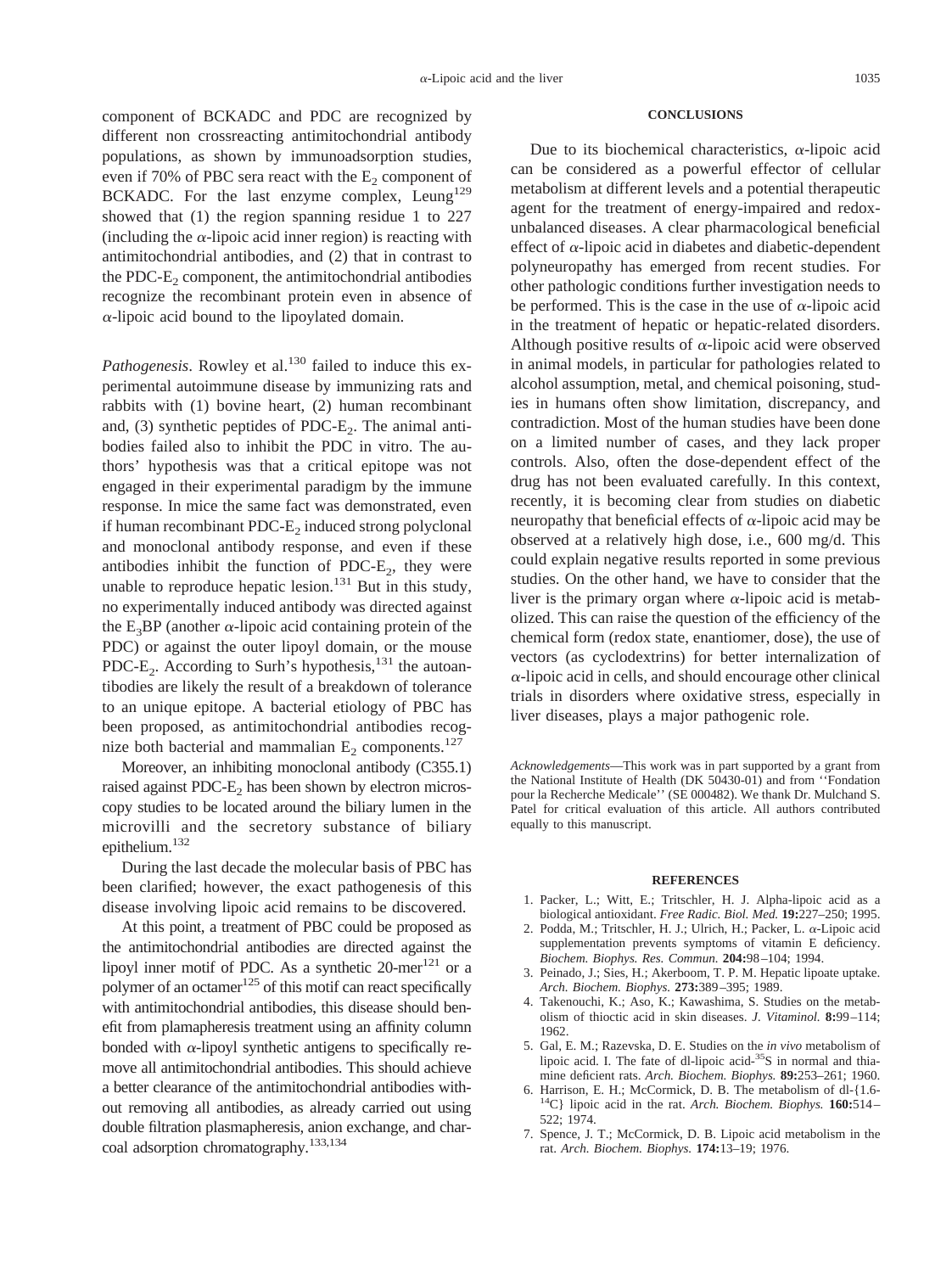- 1036 J. BUSTAMANTE *et al.*
	- 8. Nakamura, T.; Kusunoki, S.; Konishi, S.; Kato, H.; Mibu, A. Studies on the metabolism of lipoic acid in childhood. *J. Vitaminol.* **11:**37–44, 54–59, 60–67; 1965.
	- 9. Jocelyn, P. C. *Biochemistry of the -SH group.* London: Academic Press; 1972.
- 10. Patel, M. S.; Roche, T. E.; Harris, R. A. Alpha-keto acid dehydrogenase complexes. In: Azzi, A.; Packer, L., eds. *Molecular and cell biology updates.* Berlin: Birkhauser Verlag; 1996:321.
- 11. Browner, M. F.; Taroni, F.; Sztul, E.; Rosenberg, L. E. Sequence analysis, biogenesis, and mitochondrial import of the  $\alpha$ -subunit of rat liver propionyl-CoA carboxylase. *J. Biol. Chem.* **264:**12680– 12685; 1989.
- 12. Reed, L. J.; Koike, M.; Levitch, M. E.; Leach, F. R. Studies on the nature and reactions of protein-bound lipoic acid. *J. Biol. Chem.* **232:**143–158; 1958.
- 13. Reed, L. J. Studies on the kinetic mechanism of lipoamide dehydrogenase from rat liver mitochondria. *J. Biol. Chem.* **248:**4834– 4839; 1973.
- 14. Bunik, V.; Shoubnikova, A.; Loeffelhardt, S.; Bisswanger, H.; Borbe, H. O.; Follmann, H. Using lipoate enantiomers and thioredoxin to study the mechanism of the 2-oxoacid-dependent dihydrolipoate production by the 2-oxoacid dehydrogenase complexes. *FEBS Lett.* **371:**176–170; 1995.
- 15. Hiraga, K.; Kikuchi, G. The mitochondrial glycine system. Purification and properties of glycine decarboxylase from chicken liver mitochondria. *J. Biol. Chem.* **255:**11664–11670; 1980.
- 16. Zieske, L. R.; Davis, L. Decarboxylation of glycine by serine hydroxymethyltransferase in the presence of lipoic acid. *J. Biol. Chem.* **258:**10355–10359; 1983.
- 17. Pelley, J. W.; Little, G. H.; Linn, T. C.; Hall, F. F. Lipoamide dehydrogenase in serum: A preliminary report. *Clin. Chem.* **22:** 275–277; 1976.
- 18. Maiorino, M. Effect of  $\alpha$ -lipoic acid on Se-dependent glutathione peroxidases. In: Packer, L.; Cadenas, E.; eds. *New strategies in prevention and therapy: Biological oxidants and antioxidants.* Stuttgart: Hippokrates Verlag; 1994.
- 19. Pick, U.; Haramaki, N.; Constantinescu, A.; Handelman, G.; Tritschler, J.; Packer, L. Glutathione reductase and lipoamide dehydrogenase have opposite stereospecificities for  $\alpha$ -lipoic acid enantiomers. *Biochem. Biophys. Res. Commun.* **206:**724–730; 1995.
- 20. Arner, E. S. J.; Nordberg, J.; Holmgren, A. Efficient reduction of lipoamide and lipoic acid by mammalian thioredoxin reductase. *Biochem. Biophys. Res. Commun.* **225:**268–274; 1996.
- 21. Matuda, S.; Saheki, T. Intracellular distribution and biosynthesis of lipoamide dehydrogenase in rat liver. *J. Biochem.* **91:**553–561; 1982.
- 22. Han, D.; Tritschler, H. J.; Packer, L. Alpha-lipoic acid increases intracellular glutathione in a human T-lymphocyte Jurkat cell line. *Biochem. Biophys. Res. Commun.* **207:**258–264; 1995.
- 23. Constantinescu, A.; Pick, U.; Handelman, G. J.; Haramaki, N.; Han, D.; Podda, M.; Tritschler, H. J.; Packer, L. Reduction and transport of lipoic acid by human erythrocytes. *Biochem. Pharmacol.* **50:**253–261; 1995.
- 24. Haramaki, N.; Han, D.; Handelman, G. J.; Tritschler, H. J.; Packer, L. Cytosolic and mitochondrial systems for NADH– NADPH-dependent reduction of <sup>a</sup>-lipoic acid. *Free Radic. Biol. Med.* **22:**535–542; 1997.
- 25. Alvarez, S.; Boveris, A. Inhibition of xanthine oxidase by  $\alpha$ -lipoic acid. In: Packer, L.; Cadenas, E., eds. *Biothiols in health and disease.* New York: Marcel Dekker, Inc; 1995.
- 26. Suzuki, Y. J.; Tsuchia, M.; Packer, L. Thioctic acid and dihydrolipoic acid are novel antioxidants which interact with reactive oxygen species. *Free Radic. Res. Commun.* **15:**255–263; 1991.
- 27. Cutolo, E. The interaction of 6-8 dithioloctanoic acid with catalase. *It. J. Biochem.* **6:**181–186; 1957.
- 28. Srivastava, S. K.; Ansari, N. H.; Hair, G. A.; Jaspan, J.; Rao, M.; Das, B. Hyperglycemia-induced activation of human erythrocyte aldose reductase and alteration in kinetic properties. *Biochim. Biophys. Acta* **870:**302–311; 1986.
- 29. Barnett, P. A.; Gonzalez, R. G.; Chylack, L. T. The effect of oxidation on sorbitol pathway kinetics. *Diabetes* **35:**426–432; 1986.
- 30. Ou, P.; Nourooz-Zadeh, J.; Tritschler, H. J.; Wolff, S. Ativation of aldose reductase in rat lens and metal-ion chelation by aldose reductase inhibitors and lipoic acid. *Free Radic. Res. Commun.* **25:**337–346; 1996.
- 31. ASTA Medical Safety Report.
- 32. Ziegler, D.; Mayer, P.; Muhlen, H.; Gries, F. A. Effeckte einer Therapie mit  $\alpha$ -Liponsaure gegenüber Vitamin B1 bei der diabetischen Neuropathie. *Diabetes Stoffw.* **2:**443–448; 1993.
- 33. Jacob, S.; Clancy, D. E.; Schiemann, A. L.; Simon, I.; Jung, W.-I.; Henriksen, H. J.; Tritschler, H. J.; Augustin, H. J.; Dietze, G. J. Verbesserung der Glucoseverwertung bei Patienten mit Type II—Diabetes mellitus unter  $\alpha$ -Liponsaure (Thioctsaure). *Diabetes Stoffw.* **5:**64–70; 1996.
- 34. Hermann, R.; Niebch, G.; Borbe, H. O.; Fieger-Büschges, H.; Ruus, P.; Nowak, H.; Riethmüller-Winzer, H.; Peukert, M.; Blum, H. Enantioselective pharmacokinetics and bioavailability of different racemic  $\alpha$ -lipoic acid formulations in healthy volunteers. *Eur. J. Pharmaceut. Sci.* **4:**167–174; 1996.
- 35. Holmgren, A. Thioredoxin catalyzes the reduction of insulin disulfides by dithiothreitol and dihydrolipoamide. *J. Biol. Chem.* **254:**9627–9632; 1979.
- 36. Follmann, H.; Haberlein, I. Thioredoxins: Universal, yet specific thiol-disulfide redox cofactors. *Biofactors* **5:**147–156; 1996.
- 37. Zimmer, G.; Mainka, L.; Kruger, E. Dihydrolipoic acid activates oligomycin-sensitive thiol group and increases ATP synthesis in mitochondria. *Arch. Biochem. Biophys.* **288:**609–613; 1991.
- 38. Schweizer, M.; Richter, C. Stimulation of  $Ca^{+2}$  release from rat liver mitochondria by the dithiol reagent lipoic acid. *Biochem. Pharmacol.* **52:**1815–1820; 1996.
- 39. Slepneva, I. A.; Sergeeva, S. V.; Khramtsov, V. V. Reversible inhibition of NADPH-cytochrome P450 reductase by  $\alpha$ -lipoic acid. *Biochem. Biophys. Res. Commun.* **214:**1246–1253; 1995.
- 40. Yelinova, V. I.; Weiner, L. M.; Slepneva, I. A.; Levina, A. S. Reversible modification of cysteine residues of NADH-cytochrome P450 reductase. *Biochem. Biophys. Res. Commun.* **193:** 1044–1048; 1993.
- 41. Romero, F. J.; Ordonez, I.; Arduini, A.; Cadenas, E. The reactivity of thiols and disulfides with different redox states of myoglobin. Redox and addition reactions and formation of thiyl radical intermediates. *J. Biol. Chem.* **267:**1680–1688; 1992.
- 42. Suzuki, J. Y.; Tsuchiya, M.; Packer, L. Lipoate prevents glucoseinduced protein modifications. *Free Radic. Res. Commun.* **17:** 211–217; 1992.
- 43. Kawabata, T.; Packer, L.  $\alpha$ -Lipoate can protect against glycation of serum albumin, but not low density lipoprotein. *Biochem. Biophys. Res. Commun.* **203:**99–104; 1994.
- 44. Schleicher, E. D.; Wagner, E.; Nerlich, A. G. Increased accumulation of the glycoxidation product of  $N^{\epsilon}$ -(carboxymethyl)lysine in human tissues in diabetes and aging. *J. Clin. Invest.* **99:**457– 468; 1997.
- 45. Hofmann, M.; Mainka, P.; Tritschler, H.; Fuchs, J.; Zimmer, G. Decrease of red cell membrane fluidity and -SH groups due to hyperglycemic conditions is counteracted by <sup>a</sup>-lipoic acid. *Arch. Biochem. Biophys.* **324:**85–92; 1995.
- 46. Rosenberg, H. R.; Culik, R. Effect of  $\alpha$ -lipoic acid on vitamin C and vitamin E deficiencies. *Arch. Biochem. Biophys.* **80:**86–93; 1959.
- 47. Haenen, G. R.; Bast, A. Scavenging of hypochlorous acid by lipoic acid. *Biochem. Pharmacol.* **42:**2244–2246; 1991.
- 48. Yan, L.-J.; Traber, M. G.; Kobuchi, H.; Matsugo, S.; Tritschler, H. J.; Packer, L. Efficacy of hypochlorous scavengers in the prevention of protein carbonyl formation. *Arch. Biochem. Biophys.* **327:**330–334; 1996.
- 49. Suzuki, Y. J.; Tsuchiya, M.; Packer, L. Antioxidant activities of dihydrolipoic acid and its structural homologues. *Free Radic. Res. Commun.* **18:**115–122; 1993.
- 50. Matsugo, S.; Yan, L.-J.; Han, D.; Tritschler, H. J.; Packer, L. Elucidation of antioxidant activity of alpha-lipoic acid toward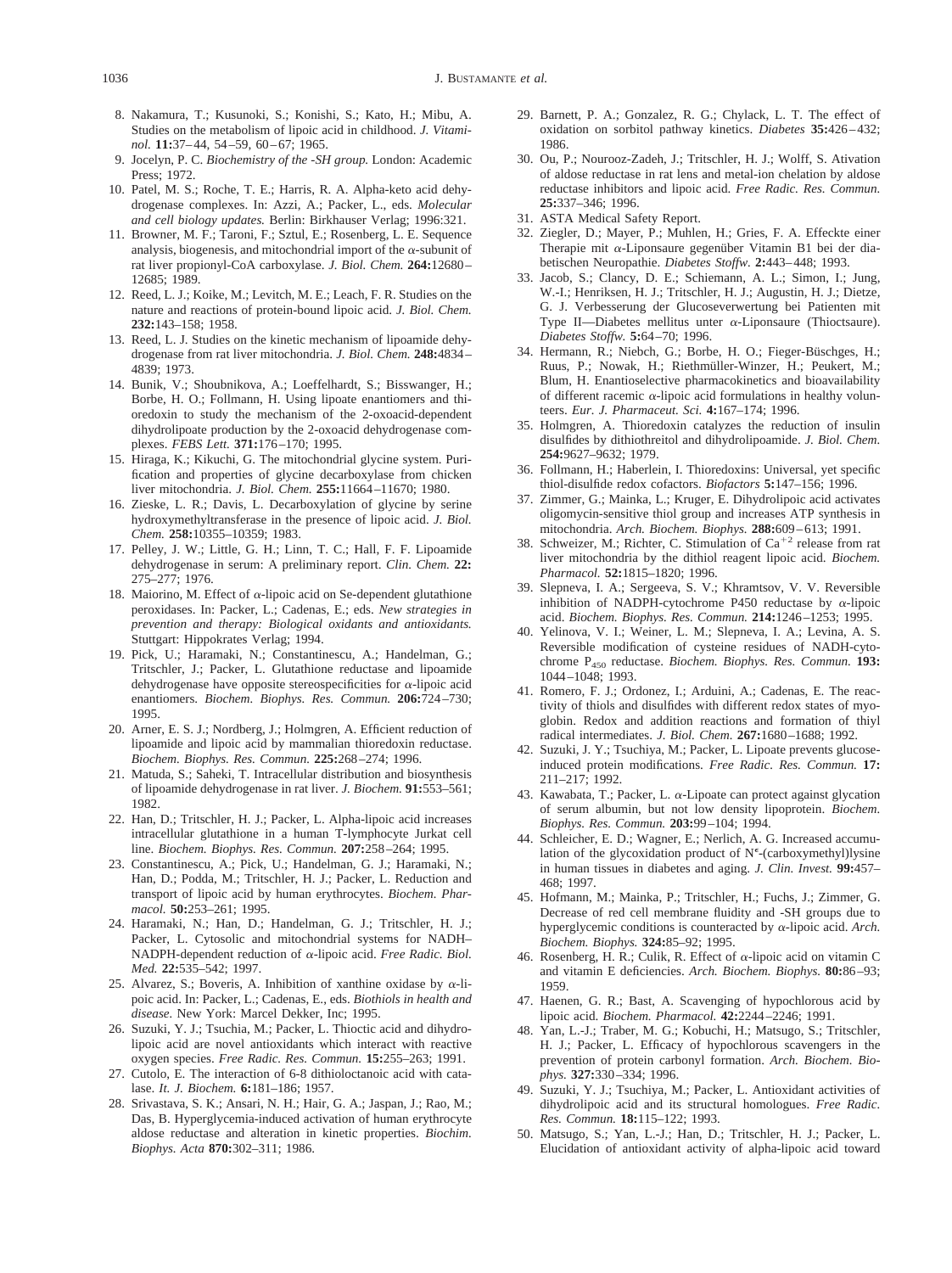hydroxyl radical. *Biochem. Biophys. Res. Commun.* **208:**161– 167; 1995.

- 51. Matsugo, S.; Yan, L.-J.; Han, D.; Tritschler, H. J.; Packer, L. Elucidation of antioxidant activity of dihydrolipoic acid toward hydroxyl radical using a novel hydroxyl radical generator NP-III. *Biochem. Mol. Biol. Int.* **37:**375–383; 1995.
- 52. Kagan, V. E.; Shvedova, A.; Serbinova, E.; Khan, S.; Swanson, C.; Powell, R.; Packer, L. Dihydrolipoic acid—A universal antioxidant both in the membrane and in the aqueous phase. *Biochem. Pharmacol.* **44:**1637–1649; 1992.
- 53. Burton, G. W.; Ingold, K. U. Autoxidation of biological molecules. 1. the antioxidant activity of vitamin E and related chainbreaking phenolic antioxidant in vitro. *J. Am. Chem. Soc.* **103:** 6472–6477; 1981.
- 54. Packer, L. New horizons in vitamin E research—the vitamin E cycle, biochemistry and clinical applications. In: Ong, A. S. H.; Packer, L., eds. *Lipid-soluble antioxidants: Biochemistry and clinical applications.* Boston: Birkhauser Verlag; 1992:1–16.
- 55. Sies, H. Strategies of antioxidant defense. *Eur. J. Biochem.* **215:** 213–219; 1993.
- 56. Constantinescu, A.; Han, D.; Packer, L. Vitamin E recycling in human erythrocyte membranes. *J. Biol. Chem.* **268:**10906– 10913; 1993.
- 57. Kagan, V. E.; Serbinova, E. A.; Forte, T.; Scita, G.; Packer, L. Recycling of vitamin E in human low density lipoproteins. *J. Lipid Res.* **33:**385–397; 1992.
- 58. Bast, A.; Haenen, G. R. M. M. Regulation of lipid peroxidation by glutathione and lipoic acid: involvement of liver microsomal vitamin E free radical reductase. In: Emerit, I.; Packer, L.; Auclair, C., eds. *Antioxidants in therapy and preventive medicine.* New York: Plenum Press; 1990:111–116.
- 59. Gotz, M. E.; Dirr, A.; Burger, R.; Wanetzky, B.; Weinmuller, M.; Chan, W. W.; Chen, S. C.; Reichmann, H.; Rausch, W. D.; Riederer, P. Effect of lipoic acid on redox state of coenzyme Q in mice treated with 1-methyl-4-phenyl-1,2,3,6-tetrahydropyridine and diethyldithiocarbamate. *Eur. J. Pharmacol.* **266:**291–300; 1994.
- 60. Kagan, V.; Serbinova, E.; Packer, L. Antioxidant effects of ubiquinones in microsomes and mitochondria are mediated by tocopherol recycling. *Biochem. Biophys. Res. Commun.* **169:**851– 857; 1990.
- 61. Scott, B. C.; Aruoma, O. I.; Evans, P. J.; O'Neill, C.; Van Der Vliet, A.; Cross, C. E.; Tritschler, H.; Halliwell, B. Lipoic and dihydrolipoic acids as antioxidants. A critical evaluation. *Free Radic. Res. Commun.* **20:**119–133; 1994.
- 62. Sigel, H.; Prijs, B.; McCormick, D. B.; Shih, J. C. H. Stability of binary and ternary complexes of  $\alpha$ -lipoate and lipoate derivatives with  $Mn^{2+}$ ,  $Cu^{2+}$ , and  $Zn^{2+}$  in solution. *Arch. Biochem. Biophys.* **187:**208–214; 1978.
- 63. Peimian, O.; Tritschler, H. J.; Wolff, S. P. Thioctic acid (lipoic) acid: A therapeutic metal-chelating antioxidant? *Biochem. Pharmacol.* **50:**123–126; 1995.
- 64. Bonomi, F.; Pagani, S. Removal of ferritin-bound iron by dldihydrolipoate and dl-dihydrolipoamide. *Eur. J. Biochem.* **155:** 295–300; 1986.
- 65. Meister, A. *Glutathione, chemical, biochemical and medical report.* New York: Wiley-Interscience Publication; 1989.
- 66. Jocelyn, P. C. The standard redox potential of cysteine-cystine from the thiol-disulphide exchange reaction with glutathione and lipoic acid. *Eur. J. Biochem.* **2:**327–331; 1967.
- 67. Han, D.; Handelman, G.; Marcocci, L.; Sen, C. K.; Roy, S.; Kobuchi, H.; Tritschler, H. J.; Flohe, L.; Packer, L. Lipoic acid increases de novo synthesis of cellular glutathione by improving cystine utilization. *Biofactors* **9:**1–18; 1997.
- 68. Busse, E.; Zimmer, G.; Schopohl, B.; Kornhuber, B. Influence of alpha-lipoic acid on intracellular glutathione *in vitro* and *in vivo. Arzneimittelforschung* **42:**829–831; 1992.
- 69. Khanna, S.; Atalay, M.; Laaksonen, D. E.; Gul, M.; Roy, S.; Packer, L.; Hanninen, O.; Sen, C. K. Tissue glutathione homeostasis in response to lipoate supplementation and exercise.

Oxygen Club of California, Annual Meeting (February 27– March, 1, 1997), Santa Barbara.

- 70. Devasagayam, T. P.; Subramanian, M.; Pradham, D. S.; Sies, H. Prevention of singlet oxygen-induced DNA damage by lipoate. *Chem. Biol. Interact.* **86:**79–92; 1993.
- 71. Gleason, F. K.; Holmgren, A. Thioredoxin and related protein in procaryotes. *FEMS Microbiol. Rev.* **54:**271–297; 1988.
- 72. Roy, S.; Sen, C. K.; Tritschler, H.; Packer, L. Modulation of cellular reducing equivalent homeostasis by  $\alpha$ -lipoic acid: Mechanisms and implication for diabetes and ischemic injury. *Biochem. Pharmacol.* **53:**393–399; 1997.
- 73. Sen, C. K.; Roy, S.; Han, D.; Packer, L. Regulation of cellular thiols in human lymphocytes by  $\alpha$ -lipoic acid: A flow cytometric analysis. *Free Radic. Biol. Med.* **22:**1241–1257; 1997.
- 74. Suzuki, Y. J.; Mizuno, M.; Packer, L. Signal transduction for NF-kB activation: Proposed location of antioxidant-inhibitable step. *J. Immunol.* **153:**5008–5015; 1994.
- 75. Bornstein, J.; Hartman, B. D. Effect of thioctic acid on glucose oxidation by liver slices. *Nature* **176:**788–789; 1955.
- 76. Morgano, G.; Abbona, C.; Alzetta, A.; Sadowski, L. F. Influenza dell'acido tioctico su alcuni metaboliti del fegato. *Arch. E. Maragliano Pat. Clin.* **13:**767–771; 1957.
- 77. Barker, H. A. Role of lipoic acid in *Butyribacterium rettgeri. Fed. Proc.* **13:**742–743; 1954.
- 78. Hager, L. P.; Gunsalus, J. C. Lipoic acid dehydrogenase: The function of *Escherischia coli* fraction B. *J. Am. Chem. Soc.* **75:**5767–5768; 1953.
- 79. Singh, H. P. P. Effect of D,L-alpha lipoic acid on the citrate concentration and phosphofructokinase activity of perfused hearts from normal and diabetic rats. *Biochem. Biophys. Res. Commun.* **41:**555–561; 1970.
- 80. Haugaard, N.; Haugaard, E. S. Stimulation of glucose utilization by thioctic acid in rat diaphragm incubated in vitro. *Biochim. Biophys. Acta* **222:**583–586; 1970.
- 81. Jacob, S.; Streeper, R. S.; Fogt, D. L.; Hokama, J. Y.; Tritschler, H. J.; Dietze, G. J.; Henriksen, E. J. The antioxidant <sup>a</sup>-lipoic acid enhances insulin-stimulated glucose metabolism in insulin-resistant rat skeletal muscle. *Diabetes* **45:**1024– 1029; 1996.
- 82. Jacob, S.; Henriksen, E. J.; Tritschler, H. J.; Augustin, H. J.; Dietze, G. J. Improvement of insulin-stimulated glucose-disposal in type 2 diabetes after repeated parenteral administration of thioctic acid. *Endocrinol. Diabetes* **104:**284–288; 1996.
- 83. Sachse, G.; Willms, B. Efficacy of thioctic acid in the therapy of peripheral diabetic neuropathy. In: Gries, F. A.; Freund, H. J.; Rabe, F.; Berger, H., eds. *Aspects of autonomic neuropathy in diabetes. Horm. Metab. Res. Suppl.* **9:**105–107; 1980.
- 84. Kähler, W.; Kuklinski, B.; Ruhlmann, C.; Plotz, C. Diabetes mellitus—a free radical associated disease. Effects of adjuvent supplementation of antioxidants. In: Gries, F. A.; Wessel, K., eds. *The role of anti-oxidants in diabetes mellitus: Oxygen radicals and anti-oxidants in diabetes.* Frankfurt am Main: Verlarg-Gruppe; 1993:33–53.
- 85. Ziegler, D.; Hanefeld, M.; Ruhnau, K. J.; Meißner, H. P.; Lobish, M.; Schütte, K.; Gries, F. A. Treatment of symptomatic diabetic peripheral neuropathy with the anti-oxidant  $\alpha$ -lipoic acid. A 3-week multicentre randomized controlled trial (ALADIN Study). *Diabetologia* **38:**1425–1433; 1995.
- 86. Angelucci, L.; Mascitelli-Coriandoli, E. Anticholesterol activity of <sup>a</sup>-lipoic acid. *Nature* **181:**911–912; 1958.
- 87. Kritchevsky, D. Anticholesterol activity of <sup>a</sup>-lipoic acid. *Nature* **182:**396–397; 1958.
- 88. Cattaneo, R.; Levi, E.; Prinotti, C. Acido tioctico e modificazioni di alcuni aspetti del ricambio lipidico in cardioangiopatici aterosclerotici. *Acta Gerontol.* **8:**123–140; 1958.
- 89. Consolo, F.; Gallone, P.; Janni, A. Acido tioctico e metabolismo lipidico. *Bull. Soc. Ital. Biol. Sper.* **33:**1318–1328; 1957.
- 90. Gallone, P.; Consolo, F. Acido tioctico e metabolismo protidico. *Bull. Soc. Ital. Biol. Sper.* **33:**1329–1335; 1957.
- 91. Van Thiel, D. H. Alcoholic liver disease. *Gastroenterology* **81:** 594–615; 1981.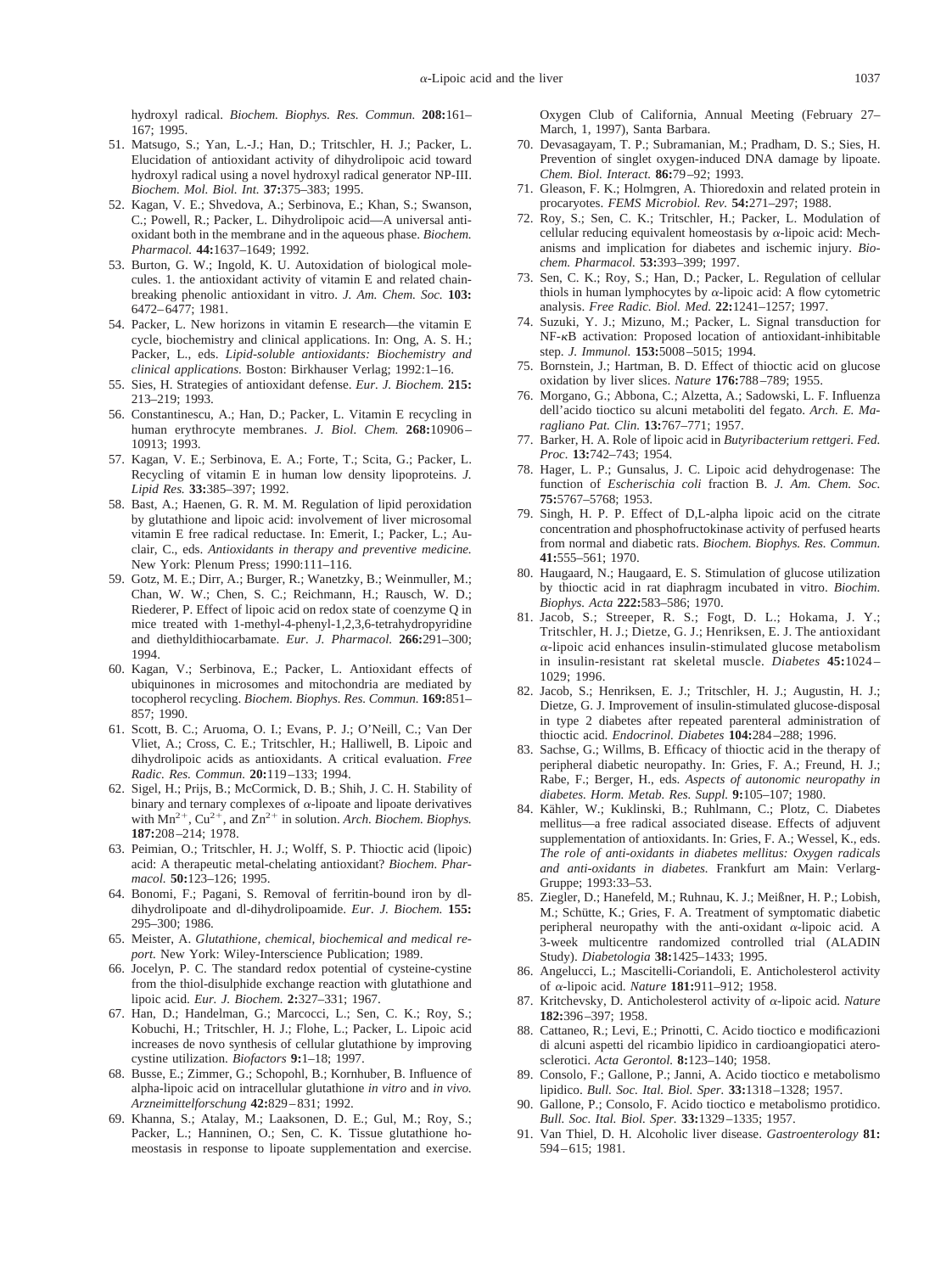- 92. Kreisberg, R. A.; Owen, W. C.; Siega, A. M. Ethanol-induced hyperlacidemia: Inhibition of lactate utilization. *J. Clin. Invest.* **50:**166–174; 1971.
- 93. Lieber, C. S. Role of oxidative stress and antioxidant therapy in alcoholic and nonalcoholic liver diseases. In: Sies, H. ed. *Antioxidants in disease mechanisms and therapy: Advances in pharmacology,* vol. 38. San Diego: Academic Press; 1996;601–628.
- 94. Akabane, J.; Nakanishi, S.; Kohei, H. Experimental alcohol intoxication and thioctic acid (II). *Med. J. Shinshu Univ.* **6:**13–18; 1961.
- 95. Paterni, L. Thioctic acid in experimental poisoning with carbon tetrachloride. *Folia Medica (Napoli)* **40:**665–671; 1957.
- 96. Vancini, B. Glutamic-oxaloacetic and glutamic-pyruvic transaminases in rats subjected to chronic poisoning with carbon tetrachloride. Protective action of thioctic acid. *Arch. Ital. Mal. Appar. Dig.* **25:**352; 1959.
- 97. Stoyanosvsky, D. A.; Cederbaum, A. I. Thiol oxidation and cytochrome P450-dependent metabolism of  $\text{CCI}_4$  triggers  $\text{Ca}^2$ release from liver microsomes. *Biochemistry* **35:**15839–15845; 1996.
- 98. Ramakrishnan, N.; Wolfe, W.; Catravas, G. Radioprotection of hematopoietic tissues in mice by lipoic acid. *Radiat. Res.* **130:** 360–365; 1992.
- 99. Fuchs, J.; Milbradt, R.; Zimmer, G. Dihydrolipoate inhibits reactive oxygen species mediated skin inflammation. *J. Invest. Dermatol.* **94:**526; 1990.
- 100. Peters, R. A. Biochemistry of some toxic agents I: Present state of knowledge of biochemical lesions induced by trivalent arsenical poisoning. *Bull. Johns Hopkins Hosp.* **97:**1–20; 1955.
- 101. Grunert, R. R. The effect of dl- $\alpha$ -lipoic acid on heavy-metal intoxication in mice and dogs. *Arch. Biochem. Biophys.* **86:**190– 194; 1960.
- 102. Marino, A.; Reduzzi, F. Thioctic acid and acute intoxication by organic and inorganic arsenicals. *Boll. Soc. Ital. Biol. Sper.* **32:** 368–370; 1956.
- 103. Tsutsumi, S.; Hattori, K.; Sato, H.; Kawaguchi, M. Studies on the arsenic metabolism. Report 18. On the effects of various antidotes on the enteral absorption of arsenical. *Bull. Tokyo Dent. Coll.* **17:**73–82; 1976.
- 104. Refsvik, T. Excretion of methylmercury in rat bile: The effect of thiotic acid, thionalide, hexadecyl- and octadecylmercaptoacetate. *Acta Pharmacol. Toxicol.* **50:**196–205; 1982.
- 105. Gregus, Z.; Stein, A. F.; Varga, F.; Klaassen, C. D. Effect of lipoic acid on biliary excretion of glutathione and metals. *Toxicol. Appl. Pharmacol.* **114:**88–96; 1992.
- 106. Ballatori, N.; Clarkson, T. Biliary excretion of glutathione and of glutathione–metal complexes. *Fundam. Appl. Toxicol.* **5:**816– 831; 1985.
- 107. Gregus, Z.; Varga, F. Role of glutathione and hepatic glutathione s-transferase in the biliary excretion of methylmercury, cadmium and zinc: A study with enzyme inducers and glutathione depletors. *Acta Pharmacol. Toxicol.* **56:**398–403; 1985.
- 108. Müller, L.; Menzel, H. Studies on the efficacity of lipoate and dihydrolipoate in the alteration on cadmium toxicity in isolated hepatocytes. *Biochim. Biophys. Acta* **1053:**386–391; 1990.
- 109. Wirtschafter, Z. T.; Smith, F. W. Effect of lipoic acid on the normal rat liver. *J. Lab. Clin. Med.* **60:**649–654; 1962.
- 110. Shigeta, K.; Hirauzumi, G.; Wada, M.; Oji, K.; Yoshida, T. Study of the serum level of thioctic acid in patients with various diseases. *J. Vitaminol.* **7:**48–52; 1961.
- 111. Bravo, M.; Orrego-Matte, H.; Walshe, J. M. Carbohydrate intermediates in hepatic cirrhosis: Role of lipoic acid. *J. Lab. Clin. Med.* **57:**213–222; 1961.
- 112. Marshall, A. W.; Graul, R. S.; Morgan, M. Y.; Sherlock, S. Treatment of alcohol-related liver disease with thioctic acid. A six month randomized double-blind trial. *Gut* **23:**1088–1093; 1982.
- 113. Zulik, R.; Bako, F.; Budavari, J. Death-cap poisoning. *Lancet* **2:**228; 1972.
- 114. Cohen, M. R.; Turco, S.; Davis, N. M. Amanita (phalloides group) mushroom poisoning. Treatment methods including use of thioctic acid. *Drug Intell. Clin. Pharmacol.* **5:**207–209; 1971.
- 115. Steyn, D. G. The treatment of cases of *Amanita phalloides* and *Amanita capensis* poisoning. *S.A. Med. J.* **40:**405–406; 1966.
- 116. Floersheim, G. L. Treatment of humanamatoxin mushroom poisoning. Myths and advances in therapy. *Med. Toxicol.* **2:**1–9; 1987.
- 117. Piqueras, J. Hepatotoxic mushroom poisoning: Diagnosis and management. *Mycopathologia* **105:**99–110; 1989.
- 118. Korkina, L. G.; Afanas'ef, I. B.; Diplock, A. T. Antioxidant therapy in children affected by irradiation from the chernobyl nuclear accident. *Biochem. Soc. Trans.* **21:**314S; 1993.
- 119. Matalon, R.; Stumpf, D. A.; Kimberlee, M.; Hart, R.; Parks, J. K.; Goodman, S. I. Lipoamide dehydrogenase deficiency with primary lactic acidosis: Favorable response to treatment with oral lipoic acid. *J. Pediatr.* **104:**65–69; 1984.
- 120. Gershwin, M. E.; Mackay, I.; Coppel, C.; Nakamura, Y. Clinical Immunologic and molecular features of primary biliary cirrhosis. *Semin. Clin. Immunol.* **7:**5–16; 1994.
- 121. Van de Water, J.; Gershwin, M. E.; Leung, P.; Ansari, A.; Coppel, R. L. The autoepitope of the 74-kD mitochondrial autoantigen of primary biliary cirrhosis corresponds to the functional site of dihydrolipoamide acetyltransferase. *J. Exp. Med.* **167:**1791– 1800; 1988.
- 122. Tuaillon, N.; Andre, C.; Briand, J.-P.; Penner, E.; Muller, S. A lipoyl synthetic octadecapeptide of dihydrolipamide acetyltransferase specifically recognized by anti-M2 autoantibodies in primary biliary cirrhosis. *J. Immunol.* **148:**445–450; 1992.
- 123. Quinn, J.; Diamond, A. G.; Palmer, J. M.; Bassendine, M. F.; James, O. F. W.; Yeaman, S. J. Lipoylated and unlipoated domains of human PDC-E2 as autoantigens in primary biliary cirrhosis: Significance of lipoate attachment. *Hepatology* **18:** 1384–1391; 1993.
- 124. Iwayama, T.; Leung, P. S. C.; Coppel, R. L.; Roche, T. E.; Patel, M. S.; Mizushima, Y.; Nakagawa, T.; Dickson, R.; Gershwin, M. E. Specific reactivity of recombinant human PDC-E1a in primary biliary cirrhosis. *J. Autoimmun.* **4:**769–778; 1991.
- 125. Briand, J.-P.; Andre, C.; Tuaillon, N.; Herve, L.; Neimark, J.; Muller, S. Multiple autoepitope presentation for specific detection of antibodies in primary biliary cirrhosis. *Hepatology* **16:**1395– 1403; 1992.
- 126. Surh, C. D.; Coppel, R.; Gershwin, M. E. Structural requirement for autoreactivity on human pyruvate dehydrogenase-E2, the major autoantigen of primary biliary cirrhosis: Implication for a conformational autoepitope. *J. Immunol.* **144:**3367–3374; 1990.
- 127. Fusey, S. P. M.; Ali, S. T.; Guest, J. R.; James, O. F. W.; Bassendine, M. F.; Yeaman, S. J. Reactivity of primary biliary cirrhosis sera with *Escherichia coli* dihydrolipoamide acetyltransferase (E2p): Characterization of the main immunogenic region. *Proc. Natl. Acad. Sci. USA* **87:**3987–3991; 1990.
- 128. Flannery, G. R.; Burroughs, A. K.; Butler, P.; Chelliah, J.; Hamilton-Miller, J.; Brumfitt, W.; Baum, H. Antimitochondrial antibodies in primary biliary cirrhosis recognize both specific peptides and shared epitopes of the M2 family of antigens. *Hepatology* **10:**370–374; 1989.
- 129. Leung, P. S. C.; Chuang, D. T.; Wynn, R. M.; Cha, S.; Danner, D. J.; Ansari, A.; Coppel, R. L.; Gershwin, M. E. Autoantibodies to BCOADC-E2 in patients with primary biliary cirrhosis recognize a conformational epitope. *Hepatology* **22:**505–513; 1995.
- 130. Rowley, M.; Maeda, T.; Mackay, I. R.; Loveland, B. E.; Mc-Mullen, G. L.; Tribbick, G.; Bernard, C. C. A. Differing epitope selection of experimentally induced and natural antibodies to a disease-specific autoantigen the E2 subunit of pyruvate dehydrogenase complex PDC-E2. *Int. Immunol.* **4:**1245–1253; 1992.
- 131. Surh, C. D.; Ahmed-Ansari, A.; Gershwin, M. E. Comparative epitope mapping of murine monoclonal and human autoantibodies to human PDH-E2, the major mitochondrial autoantigen of primary biliary cirrhosis. *J. Immunol.* **144:**2647–2652; 1990.
- 132. Nakanuma, Y.; Tsuneyama, K.; Kono, N.; Hoso, M.; Van de Water, J.; Gershwin, M. E. Biliary epithelial expression of pyruvate dehydrogenase complex in primary biliary cirrhosis: An immunohistochemical and immunoelectron microscopy study. *Hum. Pathol.* **26:**92–98; 1995.